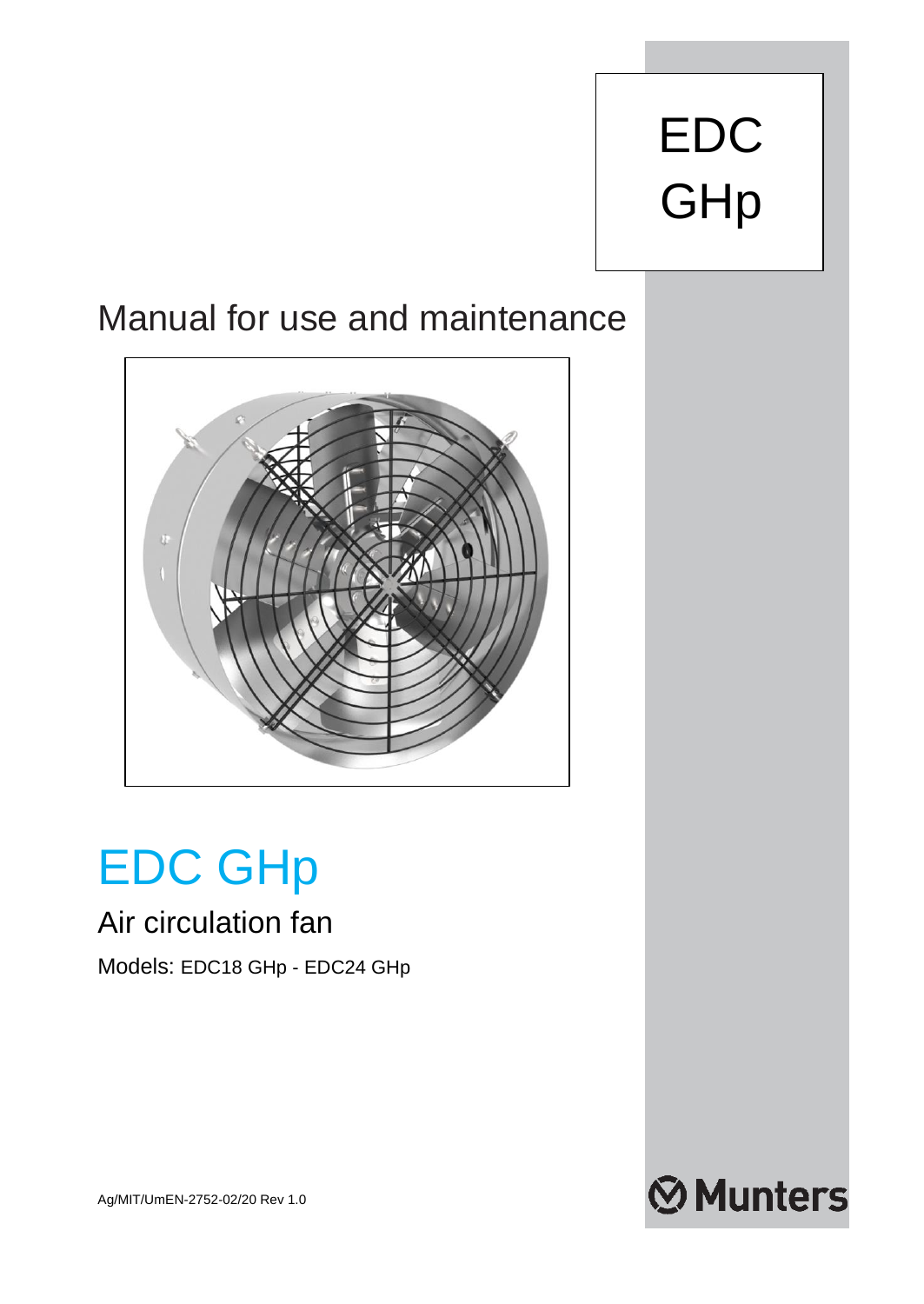# EDC GHp

# Manual for use and maintenance

Original instructions

This manual for use and maintenance is an integral part of the apparatus together with the attached technical documentation.

This document is destined for the user of the apparatus: it may not be reproduced in whole or in part, committed to computer memory as a file or delivered to third parties without the prior authorisation of the assembler of the system. Munters Italy S.p.A. reserves the right to effect modifications to the apparatus in accordance with technical and legal developments and to make alterations to specifications, quantities, etc., for production or other reasons, subsequent to publication.

#### **Warranty**

For Warranty information please refers to "General terms and condition of sale" available on [https://www.munters.com/globalassets/terms-and-policies/condizioni\\_generali\\_vendita.pdf](https://www.munters.com/globalassets/terms-and-policies/condizioni_generali_vendita.pdf)

### **Conditions and Limitations:**

- Products and Systems involved in a warranty claim under the "General terms and condition of sale" shall have been properly installed, maintained and operated under competent supervision, according to the instructions provided by Munters;
- Malfunction or failure resulting from misuse, abuse, negligence, alteration, accident or lack of proper installation or maintenance shall not be considered a defect under the Warranty.

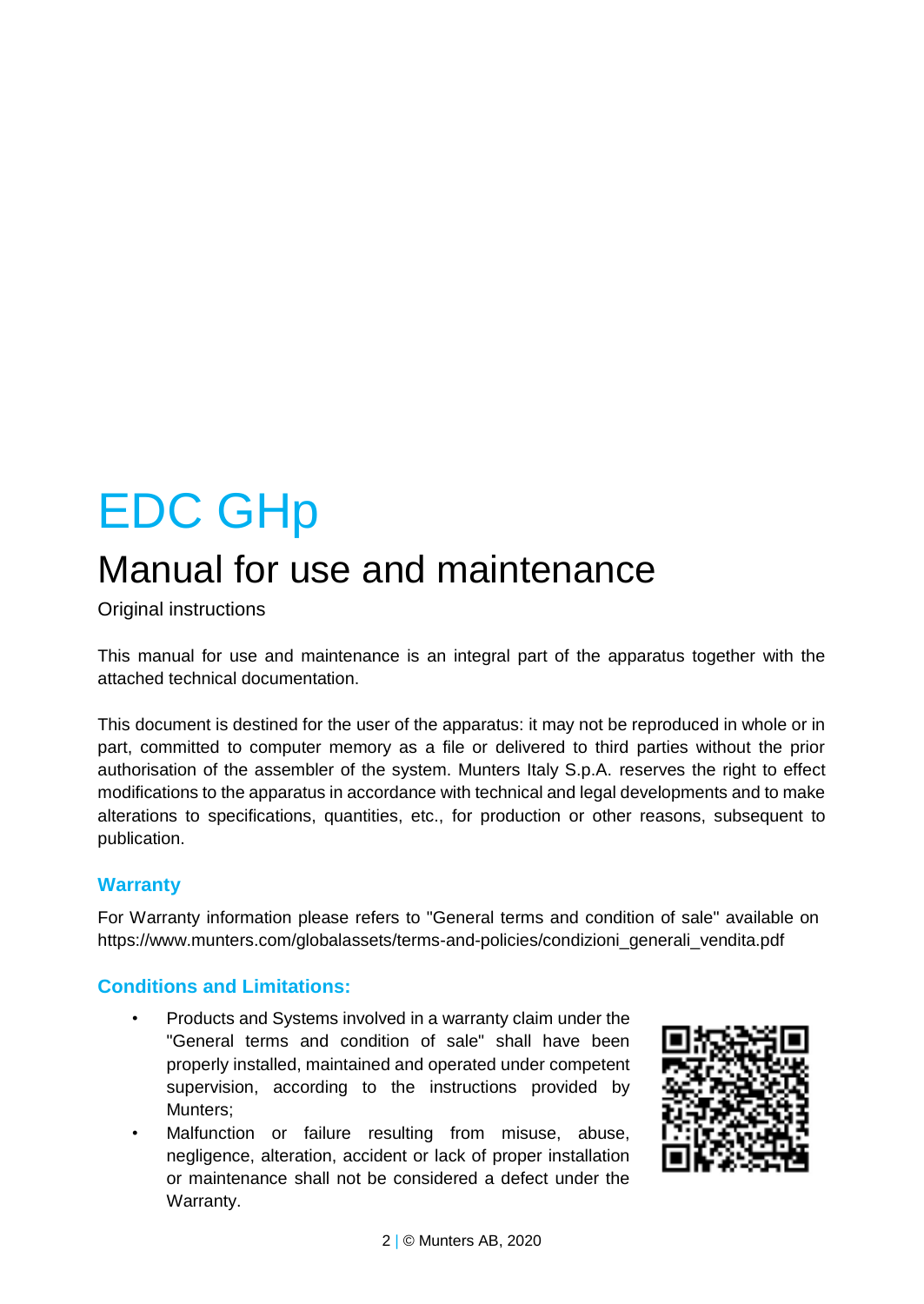# **CONTENTS**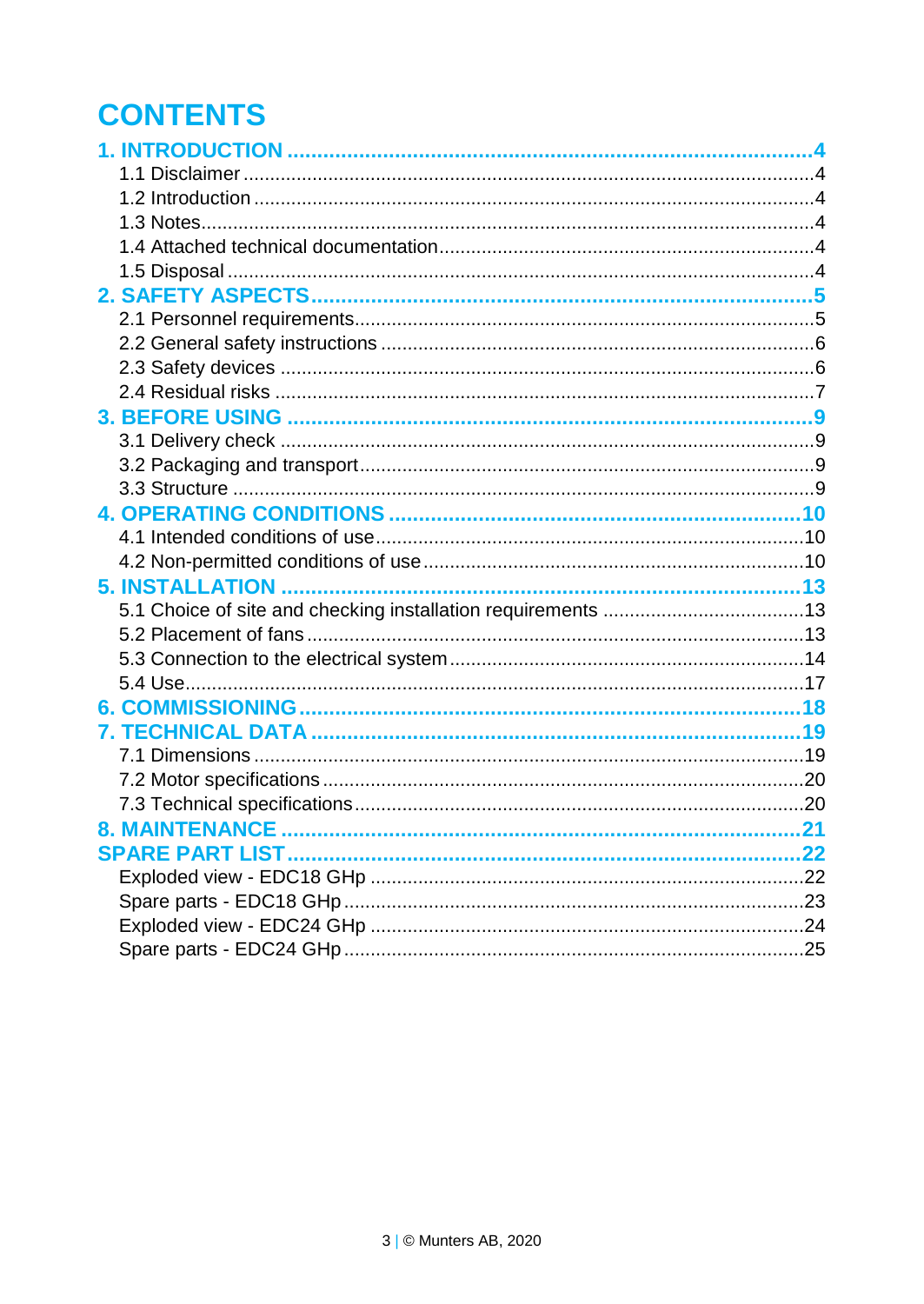# <span id="page-3-0"></span>**1. INTRODUCTION**

### <span id="page-3-1"></span>**1.1 Disclaimer**

Munters reserves the right to make alternations to specifications, quantities, dimensions etc. for production or other reasons, subsequent to publication. The information contained herein has been prepared by qualified experts within Munters. While we believe the information is accurate and complete, we make no warranty or representation for any particular purposes. The information is offered in good faith and with the understanding that any use of the units or accessories in breach of the directions and warnings in this document is at the sole discretion and risk of the user.

#### <span id="page-3-2"></span>**1.2 Introduction**

Congratulations on your excellent choice of purchasing a Munters fan!

In order to realize the full benefit from this product it is important that it is installed, commissioned and operated correctly. Before installation or using the fan, this manual should be studied carefully. It is also recommended that it is kept safely for future reference. The manual is intended as a reference for installation, commissioning and day-to-day operation of the Munters fans.

#### <span id="page-3-3"></span>**1.3 Notes**

Date of release: 2020.

Munters cannot guarantee to inform users about the changes or to distribute new manuals to them.

All rights reserved. No part of this manual may be reproduced in any manner whatsoever without the expressed written permission of Munters. The contents of this manual are subject to change without notice.

#### <span id="page-3-4"></span>**1.4 Attached technical documentation**

The listed documentation is to be considered an integral part of this manual:

• technical sheet/electric motor instruction booklet.

#### <span id="page-3-5"></span>**1.5 Disposal**

Do not dispose of this product with general household waste. This product must be disposed according to the laws governing Waste Electrical and Electronic Equipment. If required, contact your local authorities for information regarding the available disposal facilities.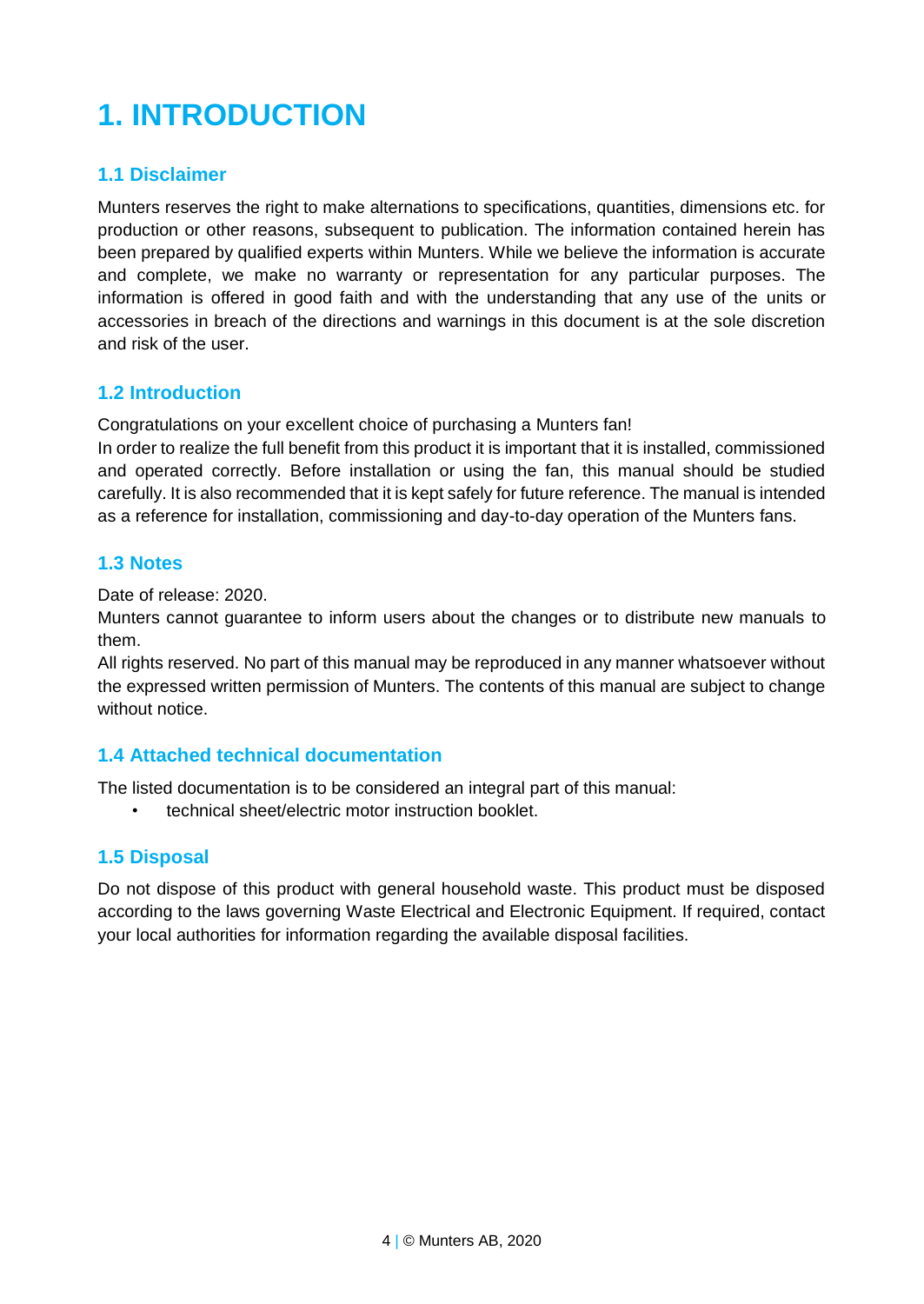# <span id="page-4-0"></span>**2. SAFETY ASPECTS**

**WARNING** Failure to respect safety or behavioral rules can produce hazardous situations for users as well as damage to the machine and the place where it is installed. The fan must only be used if it is in perfect operating condition, by personnel who are

perfectly aware of the safety measures and possible hazards, and in strict compliance with the instructions given in this manual.

### <span id="page-4-1"></span>**2.1 Personnel requirements**

Equipment may only be used by personnel who know and apply the specific requirements given in the user and maintenance manual and the more general instructions contained in various regulations for accident prevention and applicable legislation regarding safety in the workplace, as well as other European Community directives incorporated by the member states into their national legislation.

Knowledge and understanding of the manual and of the attached documents constitute an indispensable tool for reducing hazards and promoting the safety and health of workers.

### **Personnel training**

All operators engaged in the use of the fan must have received adequate information from the employer relating to:

- risks to health and safety at work connected with the use of the machine;
- first aid procedures, fire precautions and evacuation of workplaces;
- devices provided for the safety of operators, and residual risks generated by the machine.

In particular, the employer has the following duties:

- when assigning tasks to operators, to take into account their capabilities in the interests of safeguarding their health and safety;
- to provide adequate means of protection;
- to require compliance by individual operators with the company rules and provisions regarding safety and the use of the collective and individual protective measures at their disposal;
- to ensure that normal and special maintenance operations, or in any event operations necessary for machine safety, are regularly carried out.

All operators must take care of their own safety and health as well as that of other people in the workplace who may be affected by their actions or omissions, in accordance with their personal skills, and the instructions and means provided to them by the employer.



**WARNING** Unauthorized tampering/replacement of one or more parts of the machine, or the use of accessories, tools or materials other than those recommended by the manufacturer, are prohibited and release the manufacturer from all liability.



**WARNING** Operators must be trained to deal with the occurrence of possible faults, malfunctions or dangerous conditions to themselves or others, and in such an event must: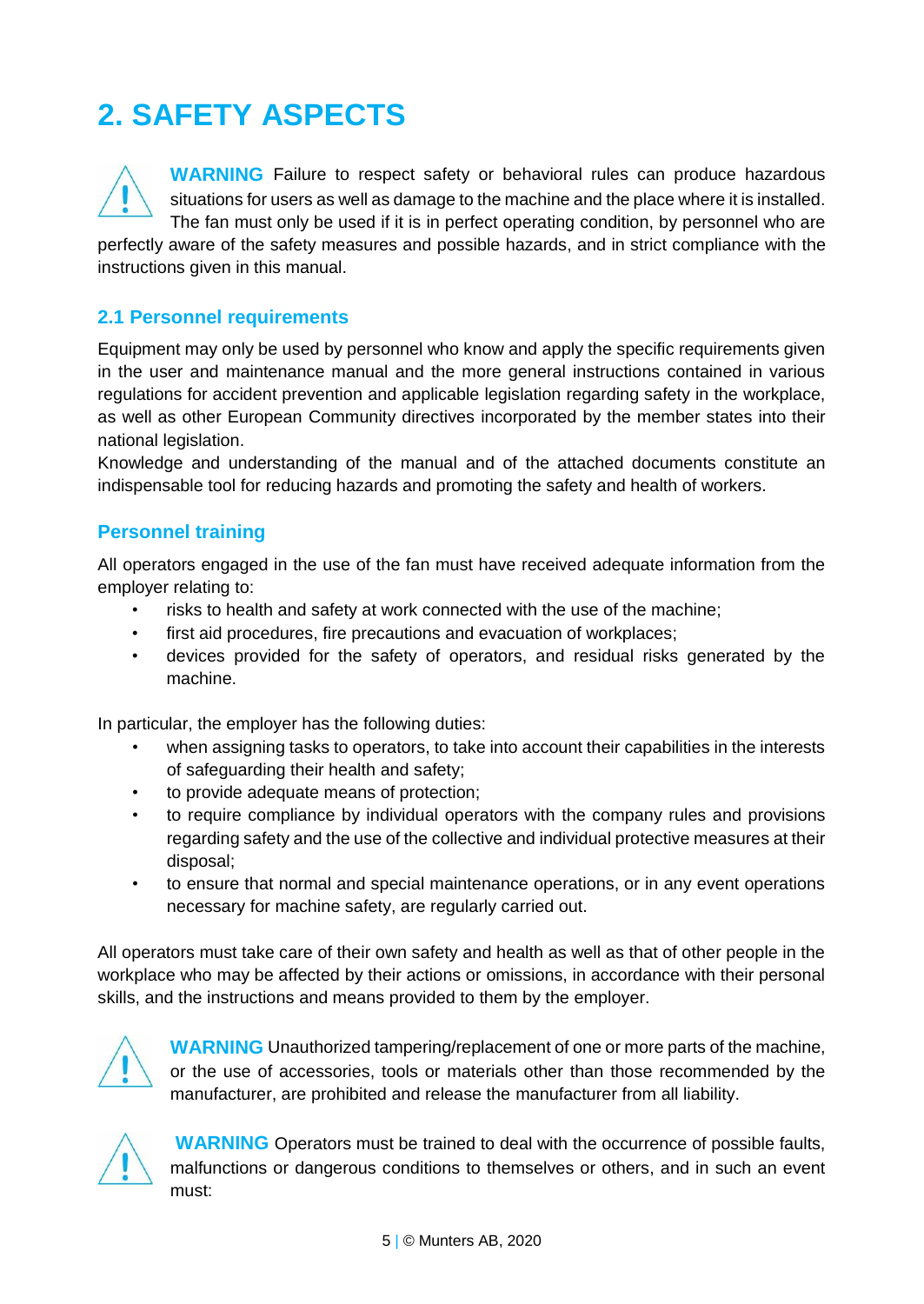- stop the fan immediately by operating the emergency stop device (mushroom-shaped pushbutton/main switch mounted on the electrical panel);
- not carry out operations which are beyond their duties and/or technical knowledge.

# <span id="page-5-0"></span>**2.2 General safety instructions**

### **WARNING**

- Safety devices must not be removed or rendered ineffective;
- the fan must not be started with quards removed:
- any adjustment or maintenance operation must be performed with the electrical isolating device activated and locked in position with a padlock;
- any operation is prohibited which may cause arcing or sparks or other situations which could start a fire;
- in the event of alarm signals resulting in the intervention of safety devices, the operator must ask for immediate action by qualified technicians responsible for maintenance;
- user must ensure that the environmental and electricity supply conditions in which the fan operates are always within the limits specified in this user manual;
- do not for any reason modify parts of the fan in order to fit additional devices.

### <span id="page-5-1"></span>**2.3 Safety devices**

In the process of designing and building the fan, the manufacturer adopted the necessary technical solutions to ensure compliance with fundamental safety requirements: the object of the risk reduction process was to ensure that the operator can use the fan in safety. The machine is provided with protection devices of fixed type and is fitted with an actuator for the emergency stop function.

### **Fixed guards**

The fixed guards are solidly fixed to the structure of the machine and cannot easily be eluded: the guards are fixed with systems which require the use of tools for dismantling. Dimensions and positioning in accordance with the instructions in the standard UNI EN 13857.



**WARNING** Do not start the fan with fixed guards removed: the guards can only be removed with special tools, by specialized and trained personnel and with the system stationary (emergency system activated and electricity and hydraulic fluid isolated). At

the end of maintenance operations, the guards which were removed must be replaced correctly.

#### **Emergency stop function**



The machine must be equipped at the installation stage with an electrical panel, on which must be installed an actuator for the emergency stop function, which when operated brings dangerous movements to a halt by isolation of the power supply: the button must be mushroom-shaped and coloured red, provided with mechanical restraint and released by turning.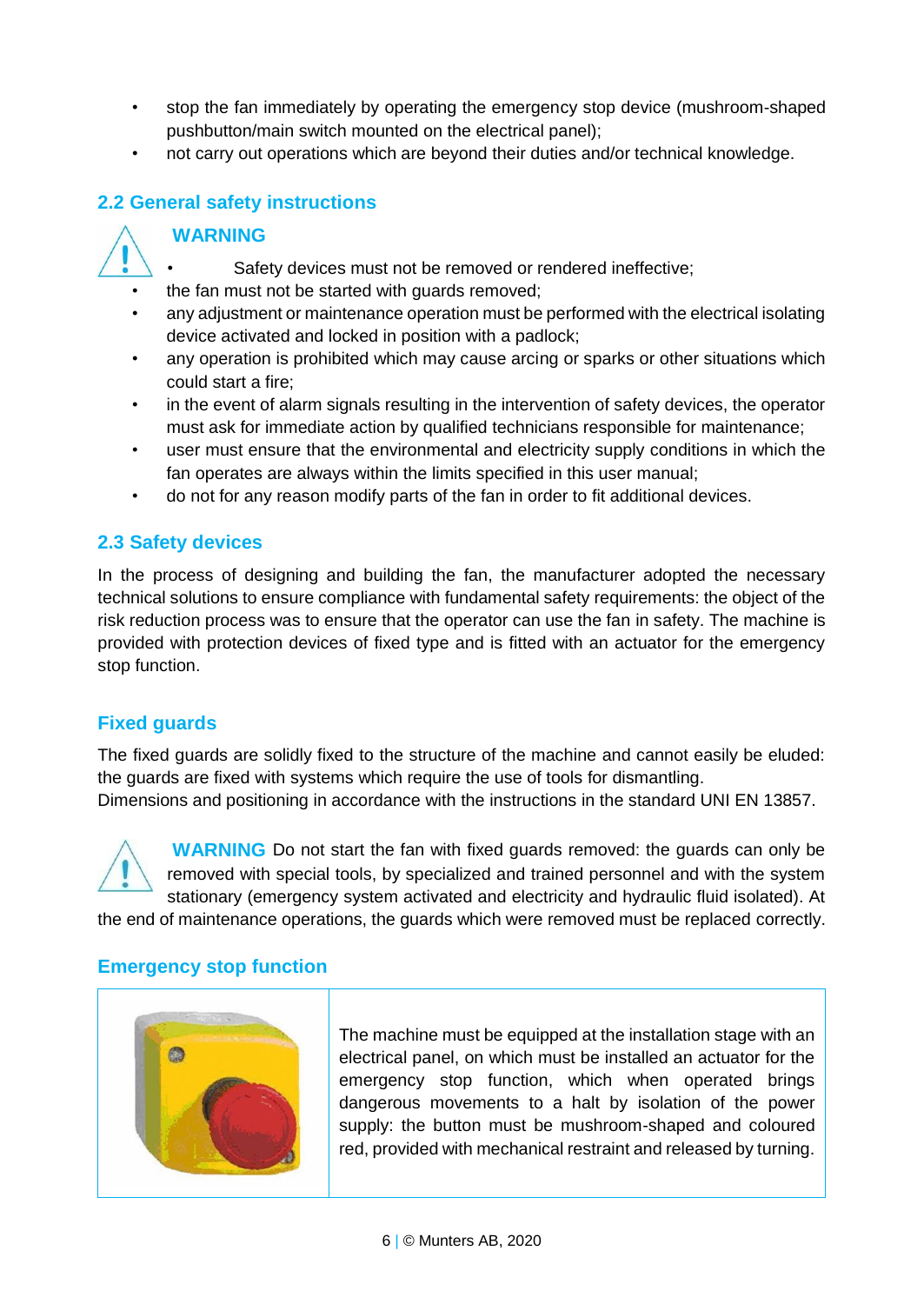### <span id="page-6-0"></span>**2.4 Residual risks**

| Hazards generated by noise (measured at 2m distance) |                                 |  |  |  |
|------------------------------------------------------|---------------------------------|--|--|--|
| Fan model                                            | Sound pressure level Lp [dB(A)] |  |  |  |
| EDC18 GHp $-$ 0.33 hp                                | 75.8                            |  |  |  |
| $EDC18$ GHp $-0.5$ hp                                | 75.5                            |  |  |  |
| $EDC24$ GHp $-$ 0.5 hp                               | 76.5                            |  |  |  |

*A measurement has been made of the noise produced by the machine during normal operation in order to calculate the equivalent level in conditions of normal use. These values are shown in the above table.*

| Mechanical hazards                             |                                                                                                                                                                                                                                                                                                                                                                                                                                                                                                                                                        |                       |  |
|------------------------------------------------|--------------------------------------------------------------------------------------------------------------------------------------------------------------------------------------------------------------------------------------------------------------------------------------------------------------------------------------------------------------------------------------------------------------------------------------------------------------------------------------------------------------------------------------------------------|-----------------------|--|
| Part of machine /<br>stage of use              | Description                                                                                                                                                                                                                                                                                                                                                                                                                                                                                                                                            | Plates/provisions/PPE |  |
| Installation of<br>machine                     | Hazard arising from failure to observe<br>ergonomic<br>principles,<br>caused<br>by<br>excessive strain, i.e. generic mechanical<br>hazard during the moving and installing<br>stages of the machine.                                                                                                                                                                                                                                                                                                                                                   |                       |  |
|                                                | <b>Electrical hazards</b>                                                                                                                                                                                                                                                                                                                                                                                                                                                                                                                              |                       |  |
| System area                                    | Description                                                                                                                                                                                                                                                                                                                                                                                                                                                                                                                                            | Plates/provisions/PPE |  |
| Panels, covers<br>and electrical<br>apparatus. | The safety signs must be fixed in an<br>extremely visible position on the door of<br>electrical panel and on covers<br>the<br>containing<br>electrical<br>apparatus,<br>to<br>highlight the risks to which an operator<br>could be exposed in the event of opening<br>the electrical panel (danger resulting from<br>the presence of live parts), the level of<br>voltage<br>the<br>prohibition<br>present,<br>οf<br>tampering by unauthorized personnel and<br>the prohibition on the use of liquids on<br>electrical apparatus in the event of fire. |                       |  |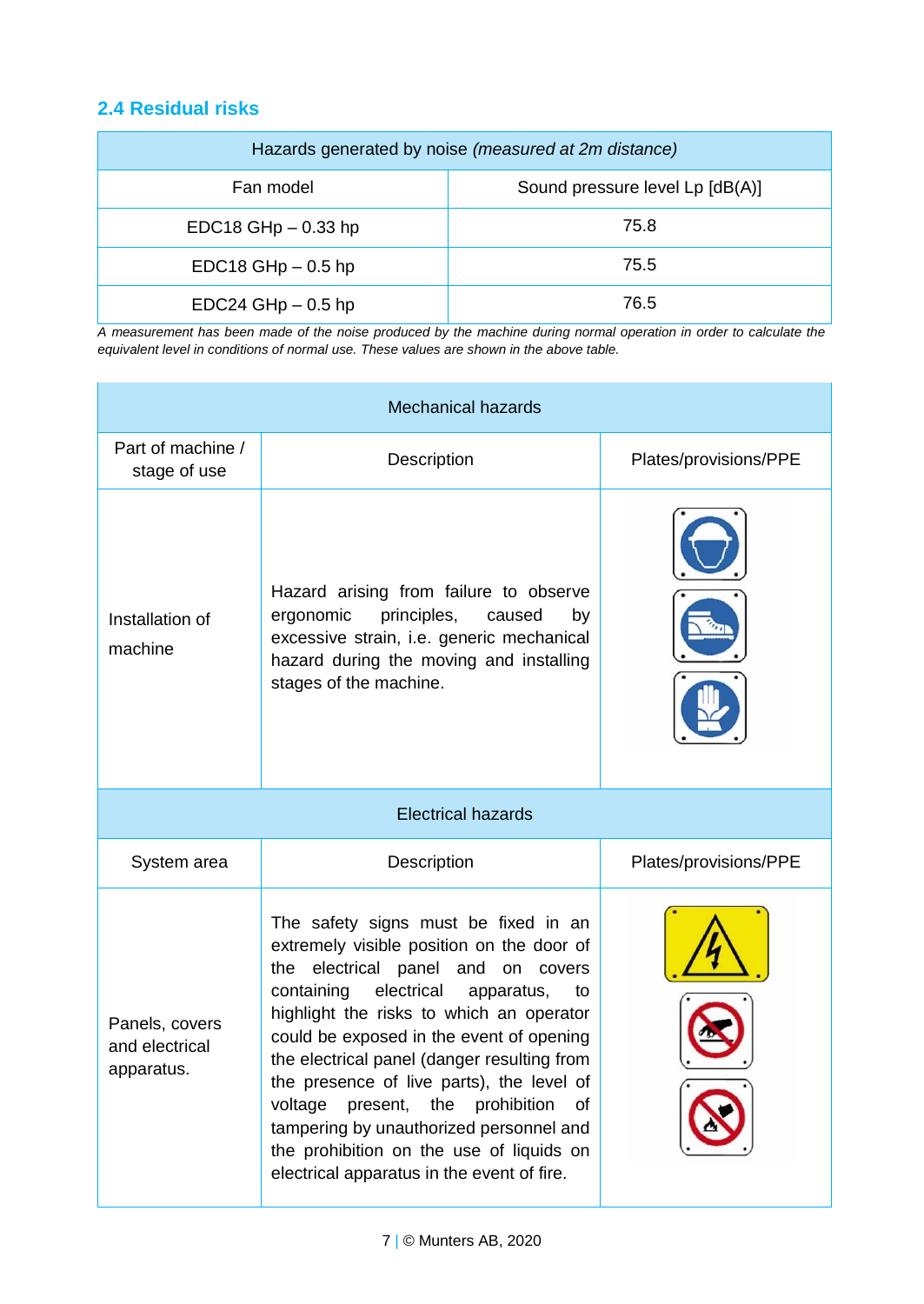**WARNING** The user and the employer must comply with current national law in terms of protection against daily personal exposure of operators to noise, by providing the use of personal protective equipment (earmuffs, earplugs, etc.) if necessary, depending on the overall level of sound pressure in the installation area, and the daily personal exposure of the employees. In areas where the overall sound level reaches excessive values, personal protective equipment must be used.



**WARNING** The fan must only be used if it is in perfect operating condition, by personnel, aged more than 14 years who are perfectly aware of the safety measures and possible hazards, and in strict compliance with the instructions given in this manual.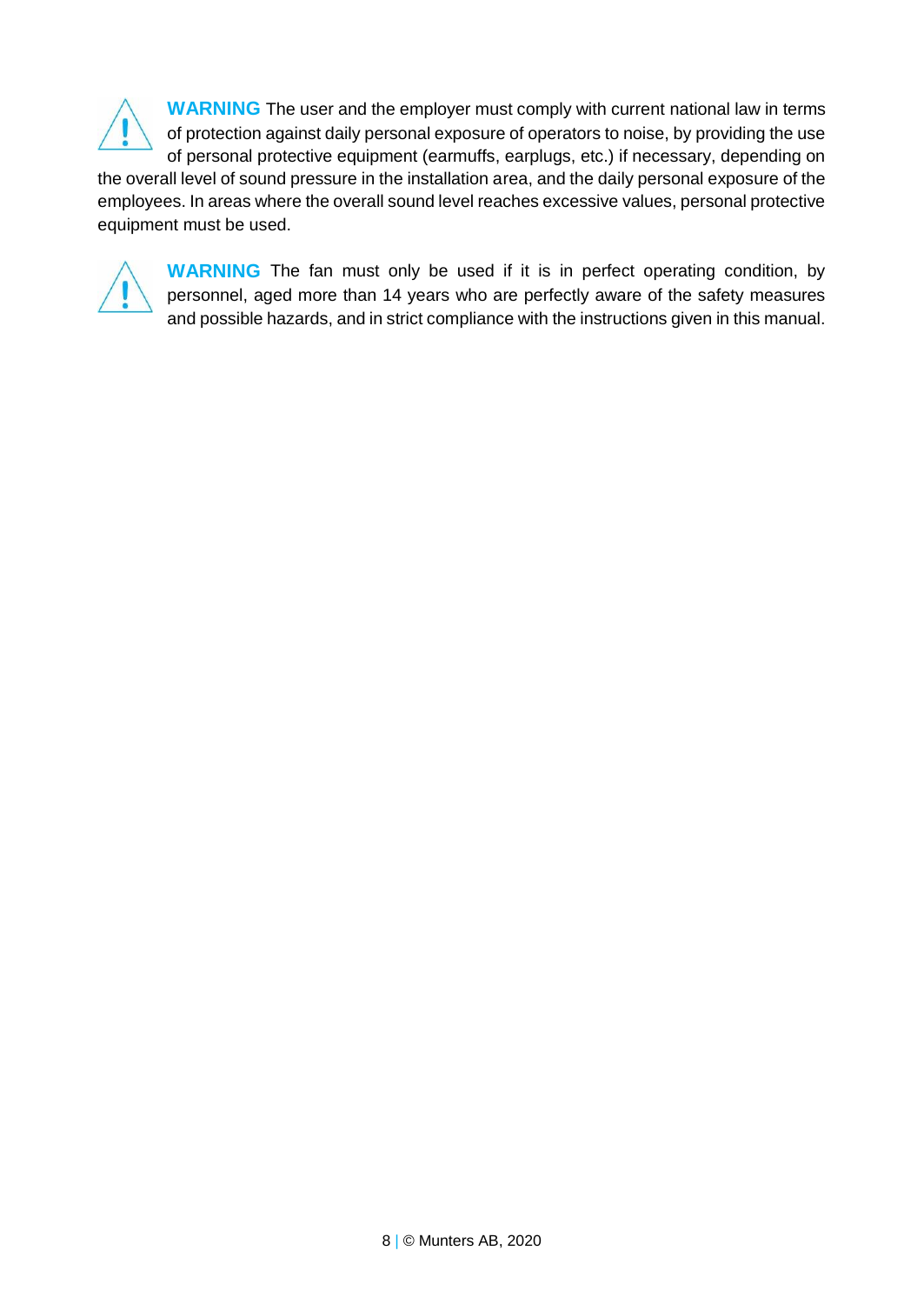# <span id="page-8-0"></span>**3. BEFORE USING**

### <span id="page-8-1"></span>**3.1 Delivery check**

Upon receipt, inspect the fan for external damage and if found, inform the forwarding agent without delay. Check the data on all the rating plates, especially voltage and frequency. Turn the propeller while the fan is switched off to verify smooth rotation of the propeller.

### <span id="page-8-2"></span>**3.2 Packaging and transport**

Fans are packed individually in cardboard wrappers according to delivery requirements.

**WARNING** Always wear protective clothing and gloves during fans handling.

Handling of the fans should not be done manually as the fans have no handles or grips. Consequently, one of the following alternatives should be used:

- trolley:
- forklift:
- crane: fix two bolts in the M8 bushes situated on the fan housing and hook the lifting cable over the bolts.



**WARNING** Make sure a steel cable or rope of adequate size is being used when the fan is lifted by crane. Fan weights are shown in the technical specification table *(see section 7.2)*.

### <span id="page-8-3"></span>**3.3 Structure**

Air Circulators consists of the following components:

- riveted sheet body in Munters Protect coated steel without welding spots;
- propeller with six blades in Munters Protect coated steel; blades are fixed to the propeller by high-strength pop rivets;
- asynchronous three-phases electric motor (single-phase on request), 50/60 Hz, IP55 protection class, fixed or adjustable speed;
- two safety meshes.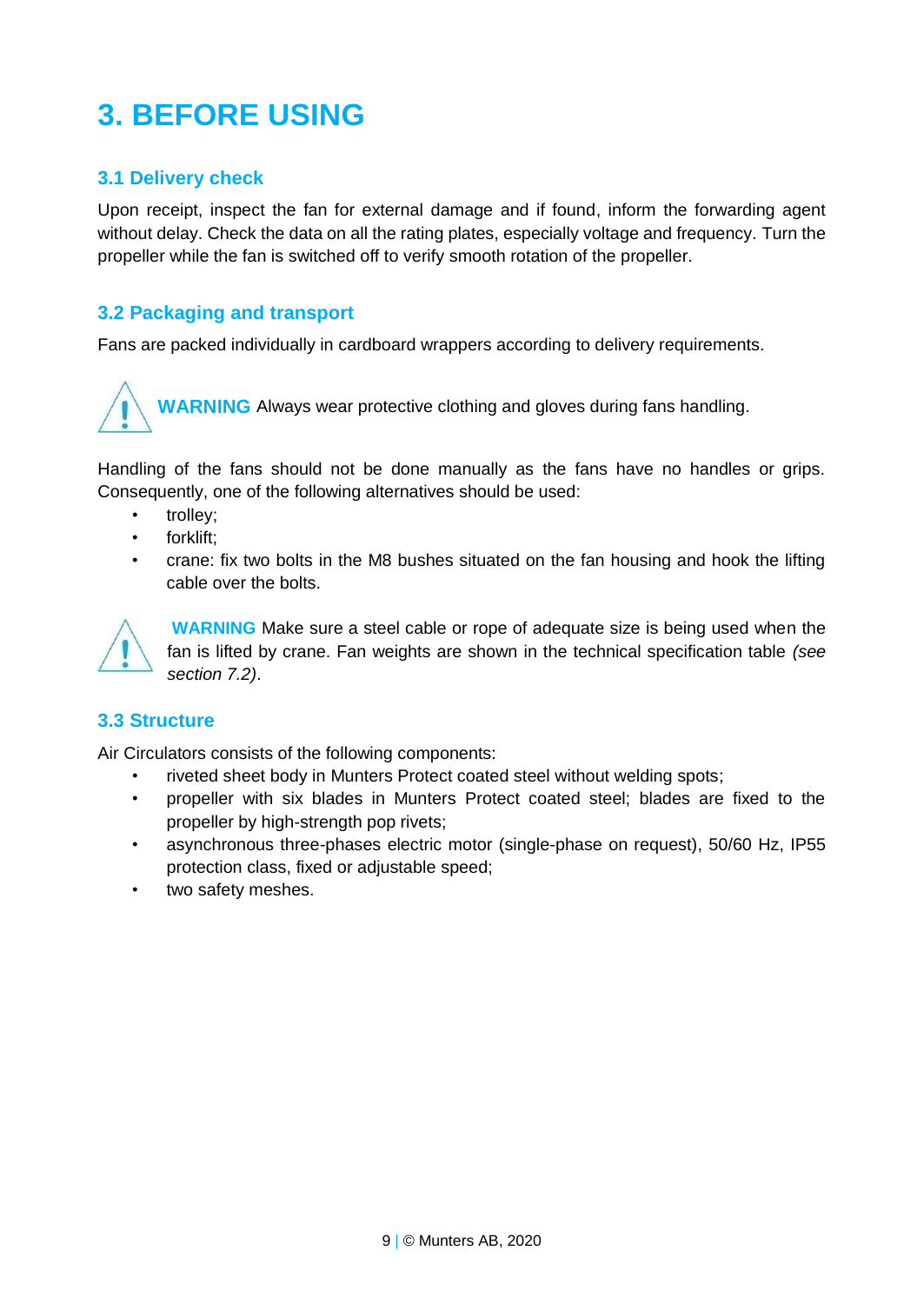# <span id="page-9-0"></span>**4. OPERATING CONDITIONS**

### <span id="page-9-1"></span>**4.1 Intended conditions of use**

Fans are machines designed for moving air to control temperature and humidity in greenhouses or rearing sheds by extraction, not under pressure. They can even be installed horizontally, without altering or modifying their characteristics.

Normal ambient temperature limits are -15°C to +40°C. Maximum altitude is 1000m above sea level. Should a fan be required to operate at a higher altitude, the loss in mass flow (heat removing capacity) due to lower air density should be taken into consideration.



The fan has been designed and built to operate in safety for the user, if used according to the conditions intended by the manufacturer and stated in this user and maintenance manual.

**NOTE** For further information, please refer to the technical documentation attached to

this manual.

### <span id="page-9-2"></span>**4.2 Non-permitted conditions of use**

Total or partial failure to observe the instructions given in this manual could cause damage to the fan and/or people.

The following uses are to be considered not permitted and improper:

- use in the event of faults and/or tampering with the installed safety devices;
- use by personnel not specifically trained;
- installation of the fan for extraction or circulation under pressure;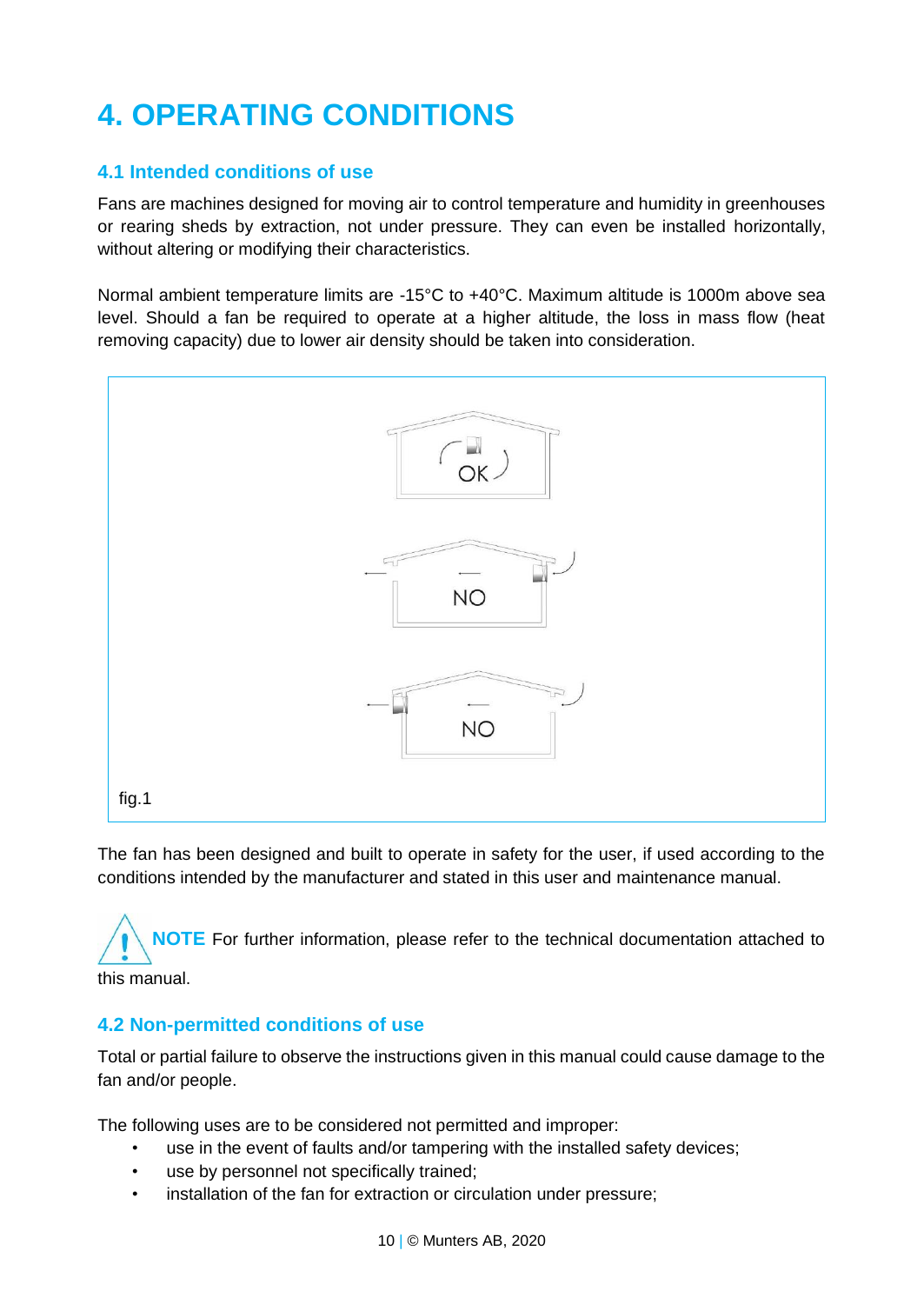- use contrary to existing regulations;
- incorrect installation differing from instructions given in this manual;
- supply from an electrical network with characteristics different from that specified in the wiring diagram;
- total or partial failure to observe instructions:
- insufficient maintenance;
- use of non-original spare parts;
- use of lubricants with characteristics different from those specified in the technical documentation attached to the manual;
- use by minors;
- use under the influence of drugs, alcohol, etc.

**WARNING** Use of the fan other than as described in the user manual or outside the operational limits laid down by the manufacturer is considered IMPROPER USE. In the event of IMPROPER USE the manufacturer declines all liability in relation to any damage that may be caused to persons or property, and any kind of warranty will be considered invalidated.

#### Use of non-original spare parts

Original spare parts ensure the reliability and safety of the operation of the fan: in the event of maintenance/replacement, consult the spare parts list, the list of parts and components used and the relevant technical documentation attached to this manual.



**WARNING** In the event of replacement of safety devices, it is essential to maintain the safety and operational characteristics of the original device, preferring replacement with an identical component.

#### Insufficient maintenance

A correct normal maintenance is one that maintains the original integrity or restores the fan's efficiency, while at the same time limiting normal deterioration resulting from use. Special maintenance work can also prolong the usable life of the machine and/or, secondarily, can improve its efficiency, reliability, productivity and ease of maintenance and inspection.

#### Unauthorized modifications or tampering

No operation is permitted which is aimed at making modifications to the fan and the safety devices fitted to it; similarly, it is not possible to alter its operational and performance characteristics.



**WARNING** Interference with the command and control circuits is prohibited: such operations could cause damage to the equipment and serious danger to the operator.

**NOTE** Modifications made to the fan which do not come into the categories of normal and special maintenance, or which alter its operational and performance characteristics, invalidate the machine's compliance with the requirements of the applicable directives,

as attested by the manufacturer with the EC declaration of conformity: it is up to the person responsible for the modification to resubmit the machine to the assessment conformity procedures specified in the applicable directives.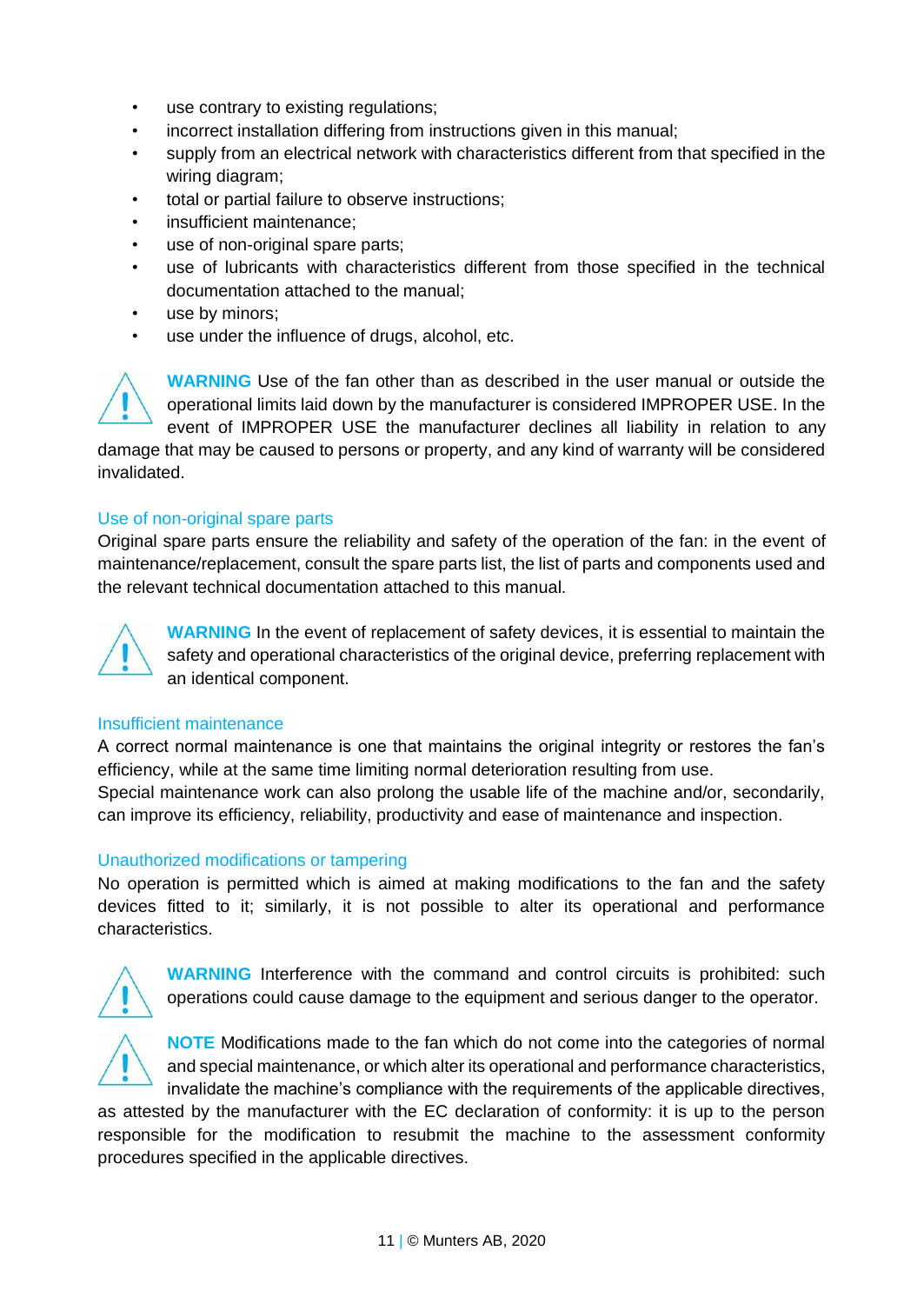#### Use in a potentially explosive atmosphere

The fan has been designed and built to operate in environments where the presence of a potentially explosive atmosphere is not expected, in other words it is not intended to handle materials which release explosive dust. Emission into the atmosphere of harmful particles or gases must be contained within the limits established by current regulations.



**WARNING** The fan has been designed and built in such a way that it CANNOT operate in a classified area, according to directive 1999/92/EC.



**WARNING** The metal sheets used for constructing the fan housing and shutter blades have a surface coating made of an alloy of Zinc, Aluminum and Magnesium, classified as Zm120 (equivalent to 9 μm of coating thickness on each side of the panels) which corresponds to a corrosion resistance in salty mist of 1800 hours.

Whenever it is intended to use the fans in ambients characterized by the presence of particularly aggressive agents (ammonia, clavulanic acid, etc.) the user, before installing the fan at the installation site must verify that the environmental conditions are compatible with the intended use of the materials that compose the fan.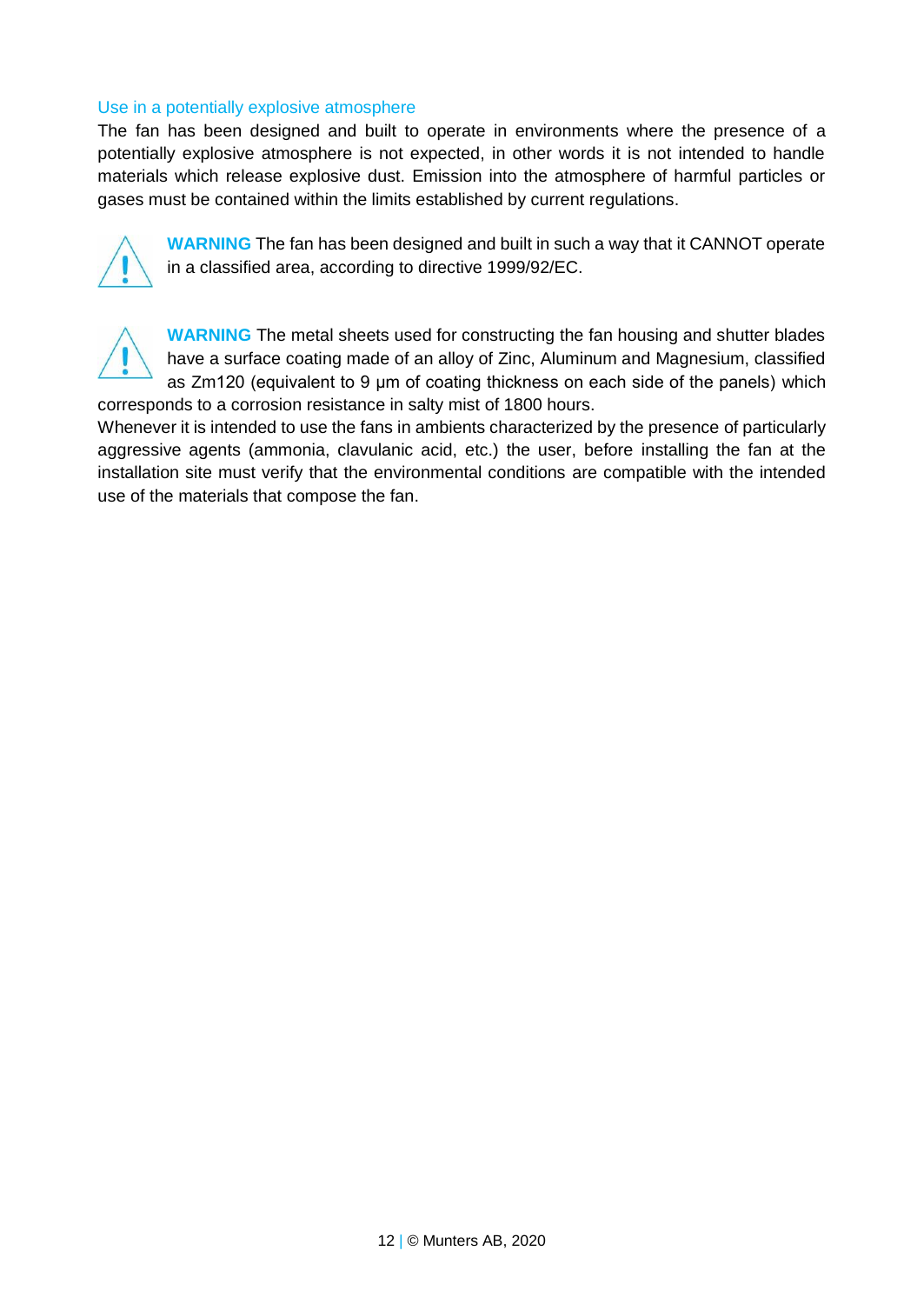# <span id="page-12-0"></span>**5. INSTALLATION**

**WARNING** Fitting and installation of the fan must be performed by specialized personnel, in order to prevent damage to the equipment or hazards to people as a result of faulty fitting.

#### <span id="page-12-1"></span>**5.1 Choice of site and checking installation requirements**

The user is responsible for preparing an area suitable for installation of the equipment and complying with the requirements laid down by European directives and national law governing safety at places of work. Environmental conditions for operating the equipment are as follows:

| Ambient temperature during operation | Ambient humidity during operation |
|--------------------------------------|-----------------------------------|
| -15°C / +40°C $\,$                   | $< 90\%$                          |

For operation of fan installation, a manoeuvring area must be made available that is suitable for the fan dimensions and the chosen lifting equipment: electrical points must be provided in the installation area for fan connection to the mains electricity supply.



**WARNING** Our standard fans are delivered as fixed speed.

Upon request we can supply fans with the following features :

- "multispeed" where the speed variation can be made by using ONLY an autotransformer
- "multispeed with inverter (or VFD)" where the variation of speed is made by using an inverter (Variable Frequency Drive)

The "multispeed" machines cannot in any way be regulated by an inverter and the "multispeed with inverter" machines cannot in any way be regulated by an autotransformer.

#### <span id="page-12-2"></span>**5.2 Placement of fans**

Circulators are delivered fully assembled. The fan is supplied without a control box; the installer shall provide a suitable control box in compliance with the requirements specified by the EN 60439-1 standard.

Circulators are designed and built for hanging installation and have therefore eyebolts to be hung.

Fitting the fan must be carried out according to the following stages:

- positioning and anchoring the fan;
- connection to the mains electricity supply;
- operational testing and putting into operation.



**WARNING** Always check up if cable and chain dimensions are suitable to hold up the fans weight and if they have the proper length to distribute the strain uniformly (fig.1).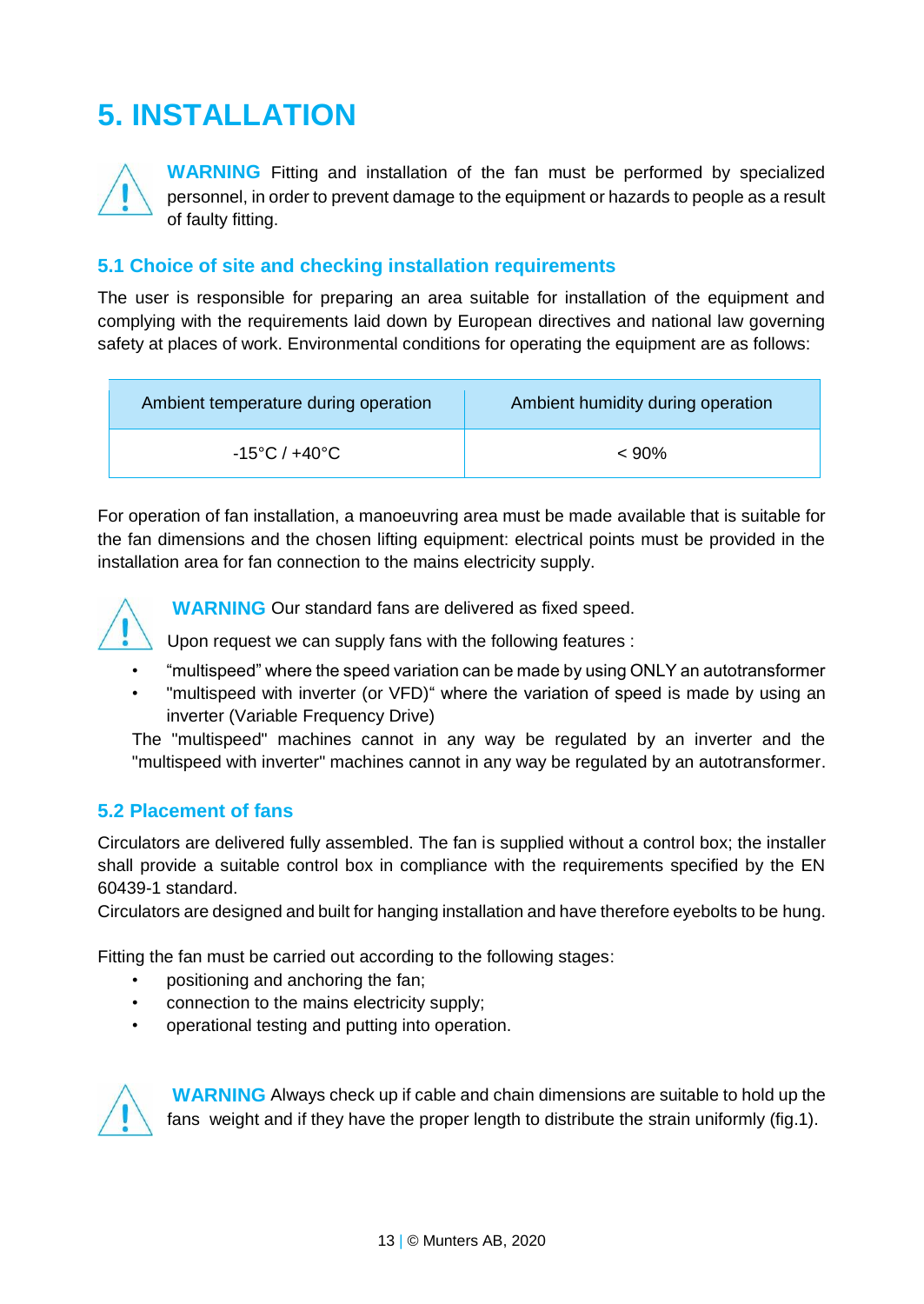

fig. 2

## <span id="page-13-0"></span>**5.3 Connection to the electrical system**

The fan is supplied without a command and control circuit, but with all the internal electrical connections already made.

At the fitting stage, the installer must set up a control panel in compliance with the requirements of standard IEC EN 60439-1, and arrange the wiring of the fan in accordance with the instructions in standards IEC EN 60204-1 and IEC 60364.

The electrical panel of the fan must generally be equipped with the following devices (bearing EC marking as per directive 2006/95/EC):

| fig.2 | Lockable isolating switch.                                                                                                                                                                                                                                                                                                |
|-------|---------------------------------------------------------------------------------------------------------------------------------------------------------------------------------------------------------------------------------------------------------------------------------------------------------------------------|
| fig.3 | Magnetothermic switch (chosen to suit the power of the motor).<br>The need to fit a switch of differential type depends on the<br>configuration of the electrical system supplying the fan: it is the<br>installer's responsibility to make this assessment in accordance<br>with the instructions in standard IEC 60364. |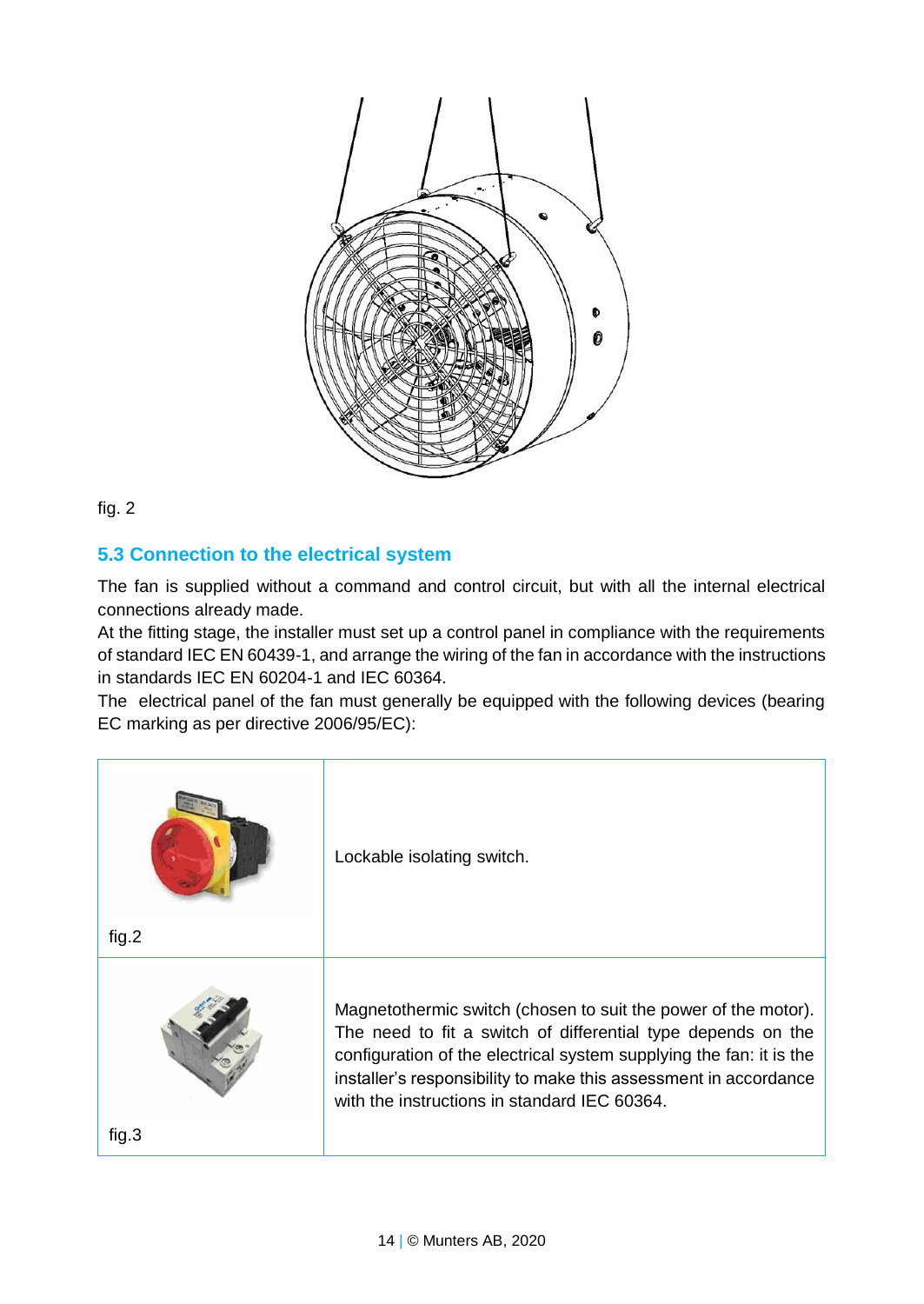



**WARNING** Do not supply power to the fan during installation stage. Installer must issue a declaration of correct installation in accordance with applicable legislation in the country of use.

Below are suggested wiring diagrams for connecting the fan to the mains electrical supply. These diagrams are however subject to local laws and regulations and should be modified if necessary to comply with such laws and regulations.

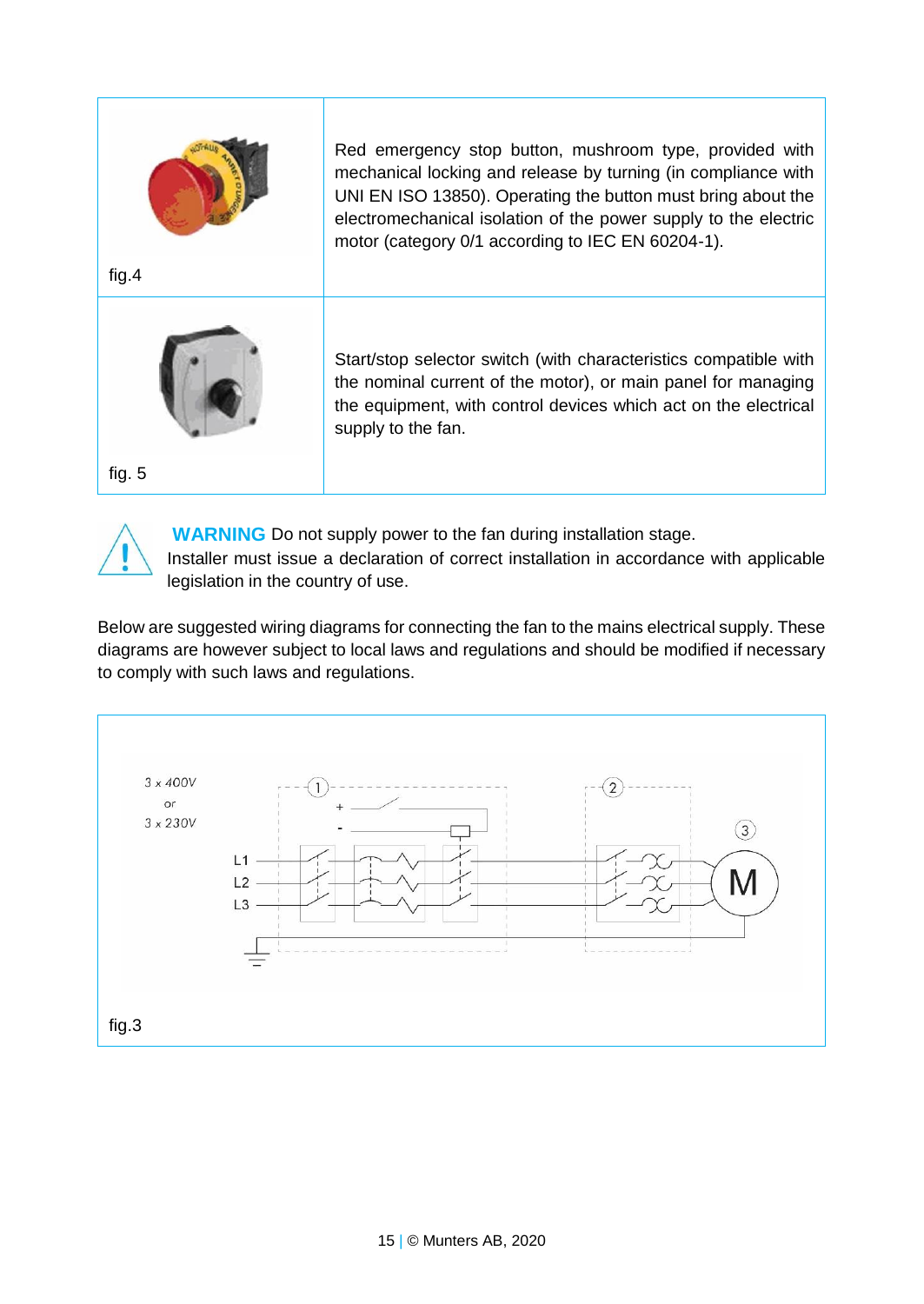

- 1 = Overload protection switch
- $2 =$  Circuit breaker
- $3 =$  Fan motor



**WARNING** The rating plate data of the electric motor and the instructions given in the attached technical documentation must be used for sizing the power supply cable.

**WARNING** In the event of installations that do not comply with the directions given in this chapter, the manufacturer's liability ceases, along with the validity of the CE Declaration of Conformity.

The electrical lines must be laid in accordance with requirements of the laws applying in the place of installation, and in any event:

- they must be laid with cables of adequate section for the power of the fan and the length of the line itself;
- they must make an effective earth connection;
- they must have isolating devices and automatic protection against overload and short circuits.

Before activating the electrical supply to the machine by turning the isolator switch to position On, a series of checks must be made:

- check that the voltage and frequency of the power source correspond to those indicated in the equipment technical data and electrical diagram;
- check that the supply cables and the conductor providing external protection are correctly connected;
- check that the connections in the control and power circuits are properly tight;
- check that the intensity of the short-circuit expected at the connection terminals is compatible with the breaking power of the protection switch upstream of the electrical panel;
- check that the protection devices (fuses, magnetothermic switches) are correctly sized, and that the phases are connected in the correct order.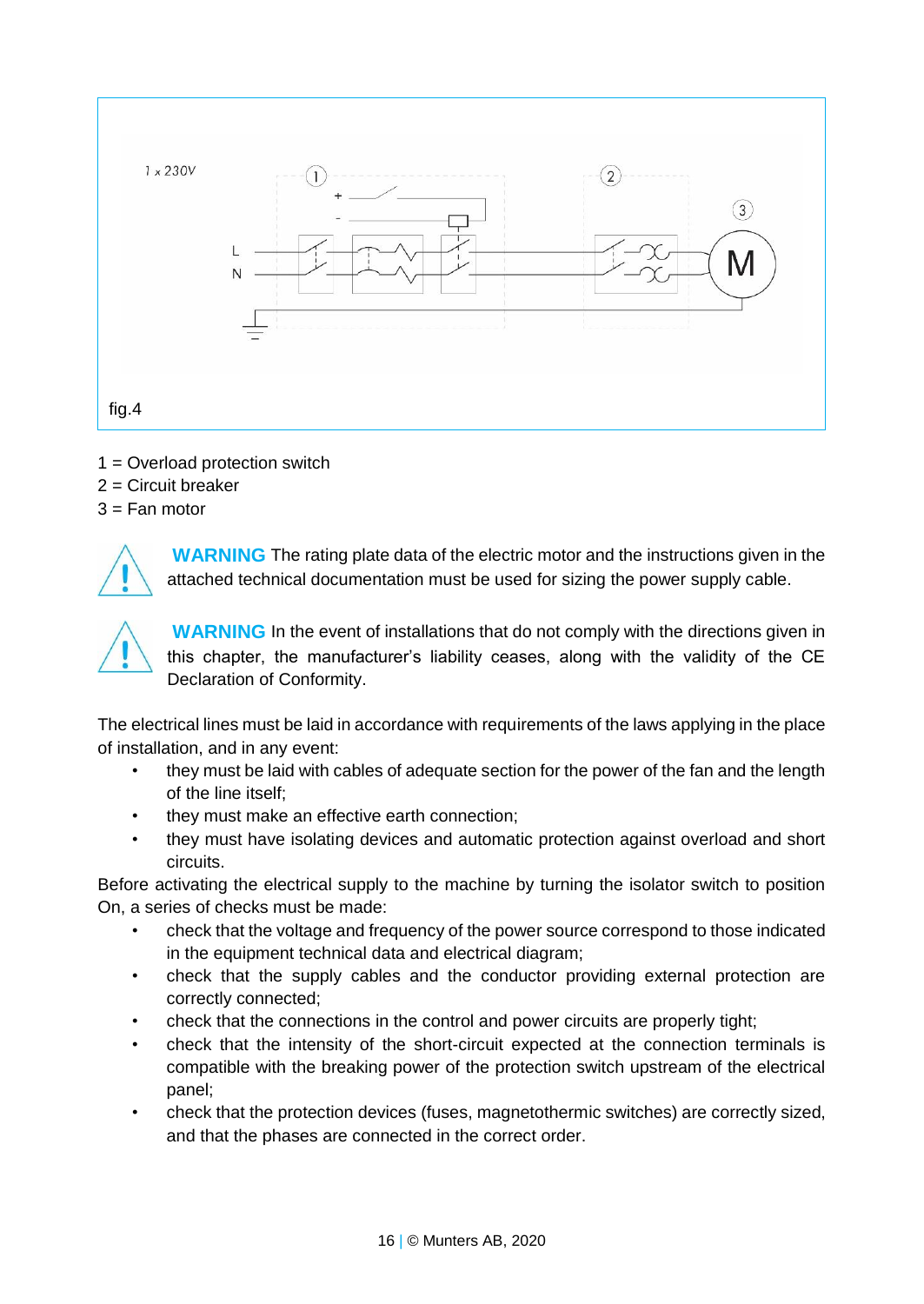### <span id="page-16-0"></span>**5.4 Use**



#### **WARNING**

- Fans should not be installed in places where children aged 14 years or less are present;
- It is forbidden to remove the safety meshes until all people are clear of the fans.

#### Risks connected to moving parts

All the moving parts are protected by a case or placed inside the body. Even in case of breakings (fan, blades,...)

there are no risks of injury for people.

#### Switching on and switching off

Switching on and switching off operations pass through not supplied equipments.

#### Operating conditions

Looking at the airflow rectifier, the propeller should turn counterclockwise *(fig.8)*.



#### fig. 5

#### Emissions in the atmosphere

If used as an air extractor, the user should carry out the checks and fulfilments in compliance with the regulations

about the inflow of polluting substances into the atmosphere.

#### Cleaning

During cleaning operations the power switch must be in the off position and locked by a padlock. It is necessary to

perform periodic cleaning of safety meshes, airflow rectifier and blades using brushes or compressed air.

**WARNING** In order to avoid any damage, cleaning the motor directly with water jets must be avoided.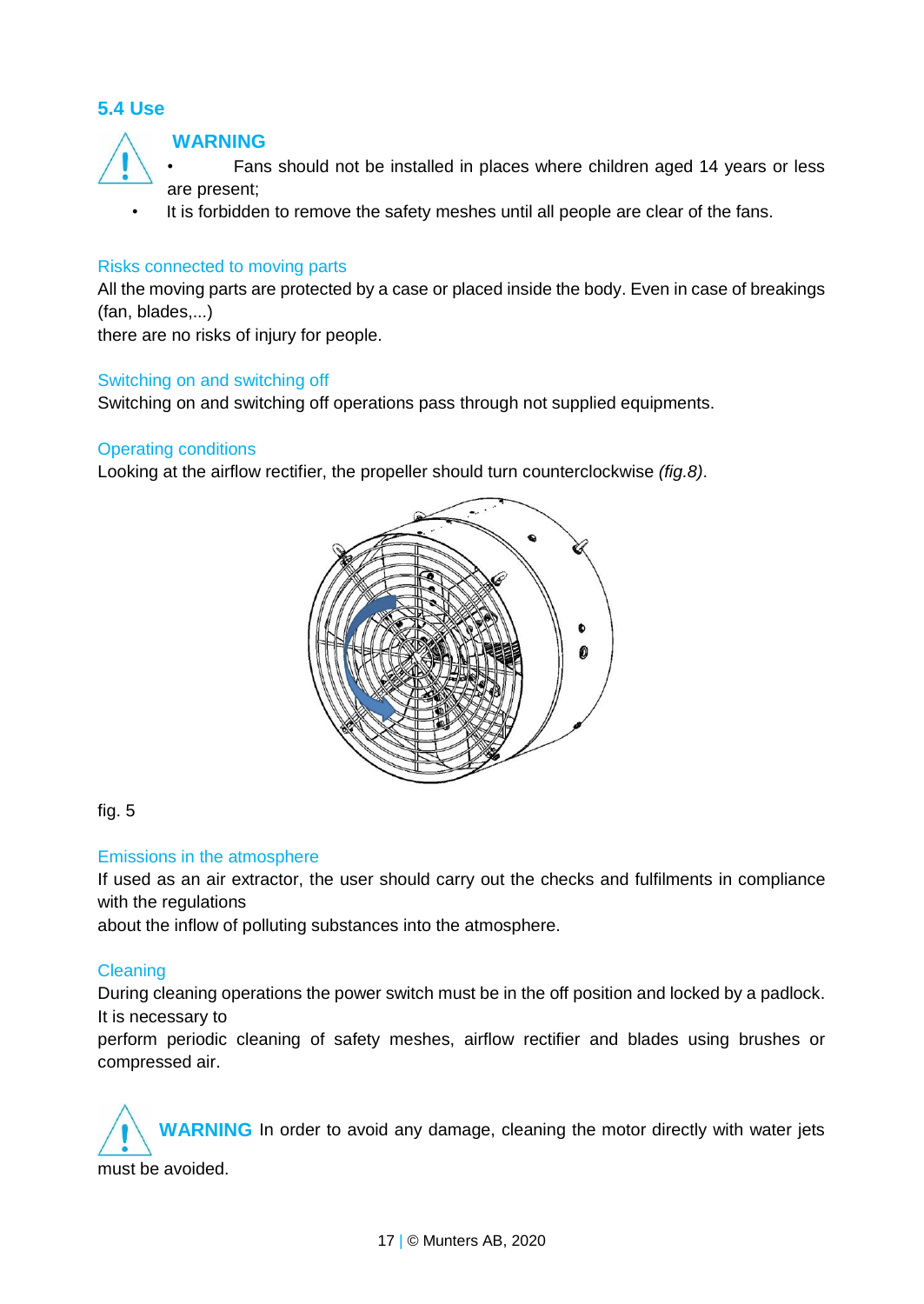# <span id="page-17-0"></span>**6. COMMISSIONING**

After installation, follow the steps mentioned below to verify that the fan is working properly:

- 1. check if all the fans are secured tightly to the suspension;
- 2. ensure that all the necessary safety equipment is fitted to the fans;
- 3. ensure that all electrical connections are done properly and comply with local regulations;
- 4. note in which direction the propellers are supposed to turn;
- 5. remove all obstacles from the front and back sides of the fan;
- 6. ensure that all people and animals are standing clear of the fan;
- 7. turn the electrical power to the fans on;
- 8. observe the direction in which the propeller of each of the fans is turning;
- 9. turn the electrical power to the fans off.



**WARNING** Do not attempt to correct any problem observed during the above mentioned steps while the fan is in operation. Wait until the electrical power has been switched off and the fan has come to a complete stand still. Lock the electrical switch

in the off position with a pad lock while working on the fan.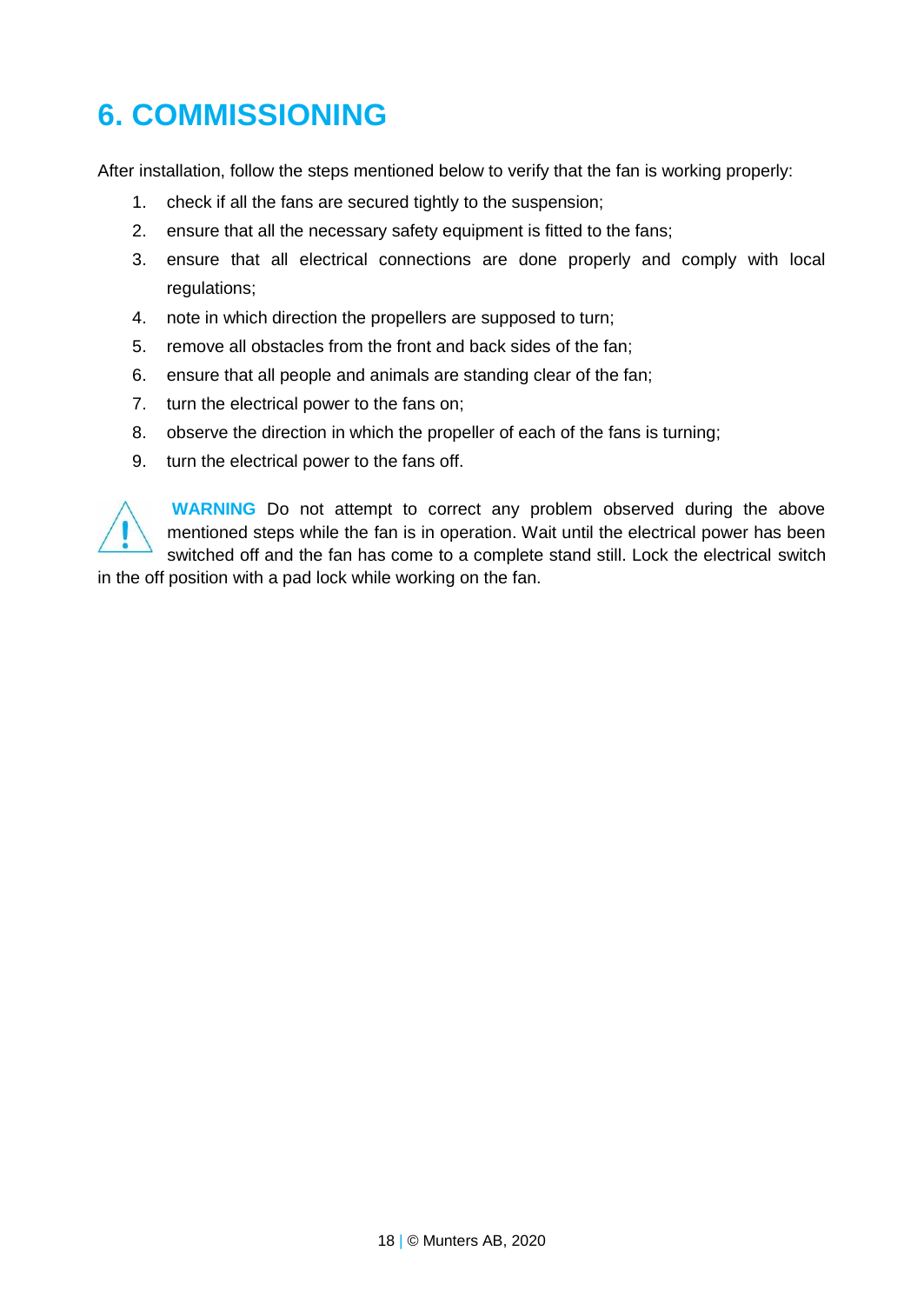# <span id="page-18-0"></span>**7. TECHNICAL DATA**

# <span id="page-18-1"></span>**7.1 Dimensions**

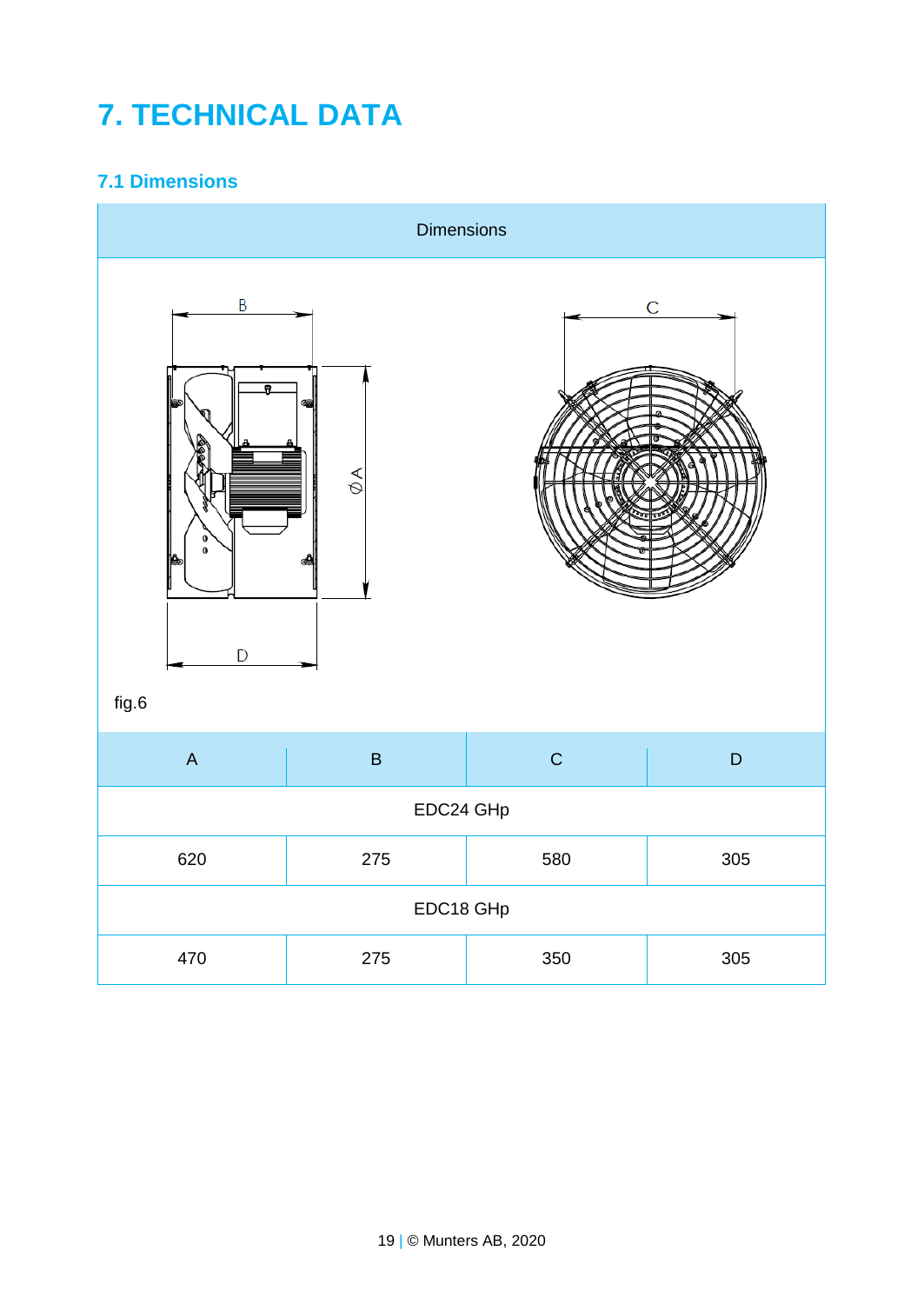# <span id="page-19-0"></span>**7.2 Motor specifications**

| Model    | <b>Nominal Power</b> |      |               |        | Frequency | Voltage | <b>Current</b> |      |              |
|----------|----------------------|------|---------------|--------|-----------|---------|----------------|------|--------------|
|          | [W]                  | [Hp] | <b>Phases</b> | Speed  | [Hz]      | [V]     | [A]            | Rpm  | <b>Poles</b> |
| EDC18GHp | 240                  | 0.33 | 3             | single | 50        | 240/415 | 1.7/1          | 1400 | 4            |
| EDC18GHp | 370                  | 0.5  | 3             | single | 50        | 240/415 | 2.3/1.3        | 1400 | 4            |
| EDC24GHp | 370                  | 0.5  | 3             | single | 50        | 240/415 | 2.3/1.3        | 900  | 6            |

# <span id="page-19-1"></span>**7.3 Technical specifications**

|                                          |                            | EDC18 GHp<br>$0.33$ hp | EDC <sub>18</sub> GH <sub>p</sub><br>$0.5$ hp | EDC24 GHp<br>$0.5$ hp |
|------------------------------------------|----------------------------|------------------------|-----------------------------------------------|-----------------------|
| Weight of fully equipped air circulator* | kg                         | 14                     | 14                                            | 20                    |
| Nominal propeller speed                  | rpm                        | 1400                   | 1400                                          | 900                   |
| Airflow at 0 Pa*                         | $m^3/h$ [cfm]              | 3950 [2325]            | 5260 [3095]                                   | 7800 [4590]           |
| Specific performance at 0 Pa*            | m <sup>3</sup> /Wh [cfm/W] | $9.2$ [5.4]            | $8.5$ [5.0]                                   | 17 [10]               |
| Propeller diameter                       | mm [inch]                  | 450 [18]               | 450 [18]                                      | 600 [24]              |
| Number of blades                         |                            | 6                      | 6                                             | 6                     |
| IEC protective class of electric motor   |                            | <b>IP55</b>            | IP <sub>55</sub>                              | IP <sub>55</sub>      |
| Electric motor winding insulation grade  |                            | F                      | F                                             | F                     |
| Max noise level at 1.95 m                |                            | 75.8                   | 75.5                                          | 76.5                  |

*\* The value refers to 3 phases 50Hz single speed motors.*

*Note: airflow data are measured at standard conditions (20°C, 1,013hPa)*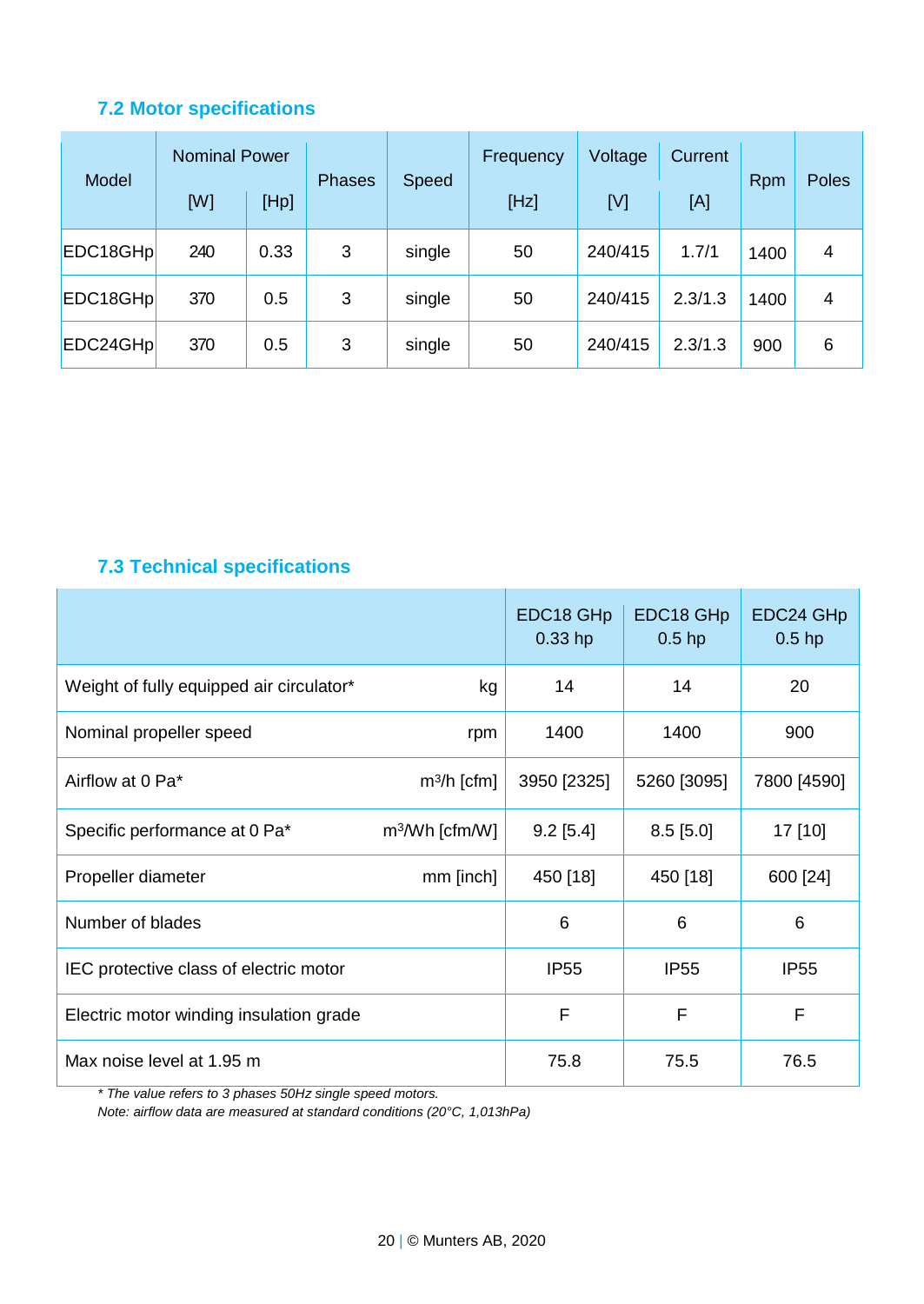# <span id="page-20-0"></span>**8. MAINTENANCE**

Maintenance of circulators only consists in regular cleaning, as they do not contain parts needing periodic lubrication: all the moving parts are either manufactured from self lubricating materials or are sealed with lifetime lubrication.

Maintenance operations must only be carried out by qualified personnel, as:

- mechanical operator or assembler (for mechanical parts);
- electrician (for the electrical equipment).

All the maintenance operations must be carried out with:

- the power switch in the off position and locked by a padlock;
- the fan removed from work position after unhooking chains or cables;
- the propeller at a complete stand still before removal of protections;
- the use of ladders complying with the safety regulations in case of fans installed at a certain height;
- a suitable equipment for maintenance operations.

#### Replacement of the propeller

If damage occurs, it is necessary to replace the whole propeller.

Replacement procedures of the propeller group in the EDC GHp model (see Chapter 9, fig. 10):

- loosen the fixing screws and remove the safety mesh;
- unscrew the bolts fixing the motor bracket to the body;
- pull the motor/propeller group out of the body and replace the damaged propeller;
- reassemble the circulator following the reverse procedure.



**WARNING** Do not operate the fan with the safety protections removed: safety meshes can be removed only with specific tools by qualified technicians when the fan reaches a complete standstill.

The fixing sytems of the safety protections are not interchangeable with other devices. Therefore, if for maintenance reasons the user damages or loses any component, this must be definetely ordered from the constructor as spare parts and it cannot just be replaced with other components, even similar, not supplied by the constructor itself. In this particular event the constructor refuses all responsibility on consequent damages caused to things and people and considers any kind of warranty lost.

#### Functionality check of the thermo-magnetic switch:

- open the electrical control panel:
- check the absence of electrical continuity between the terminals upstream and downstream the thermo-magnetic switch; in case of electrical continuity replace the switch;
- close the electrical control panel;
- switch on the fan.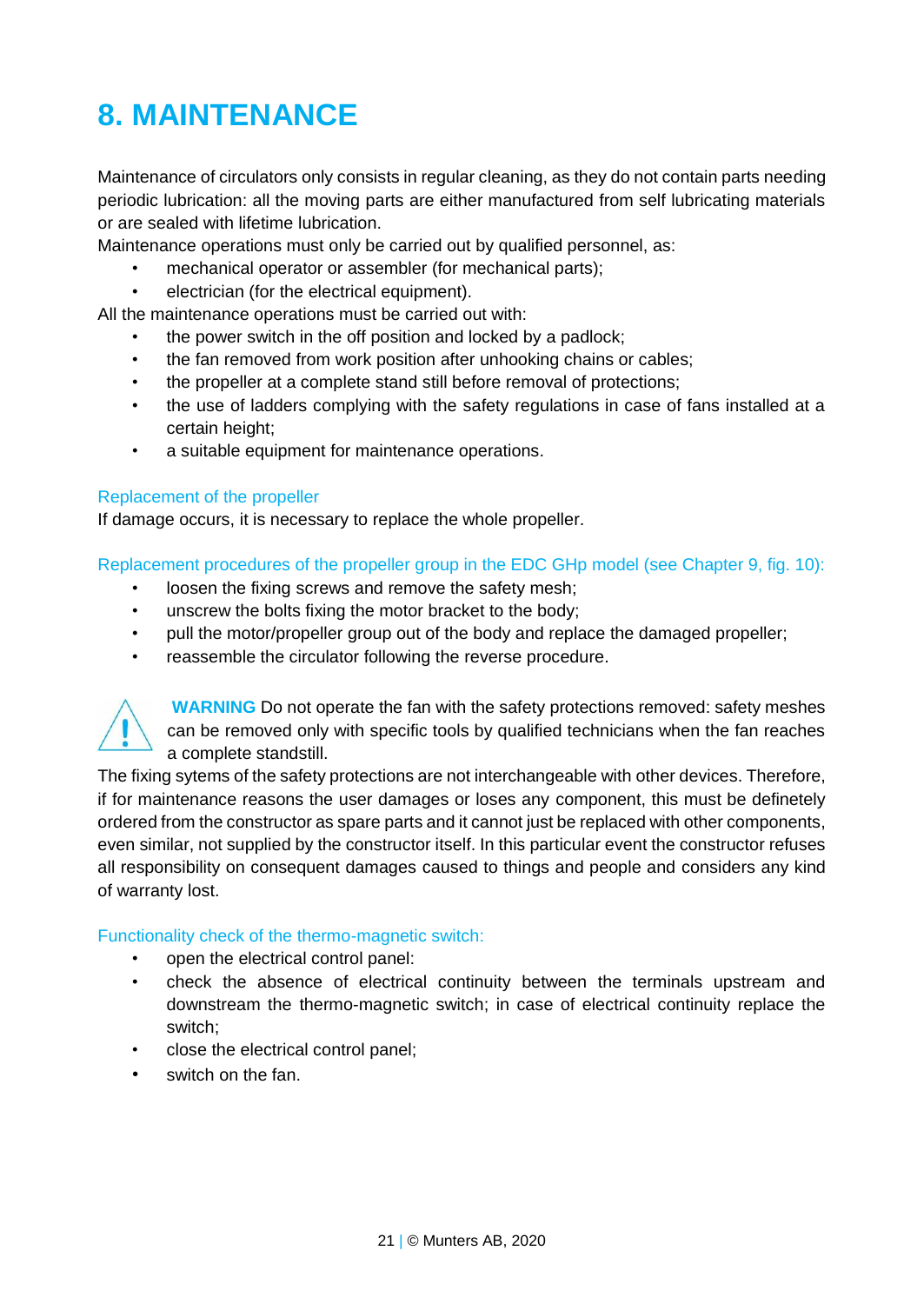# <span id="page-21-1"></span><span id="page-21-0"></span>**SPARE PART LIST**

# Exploded view - EDC18 GHp

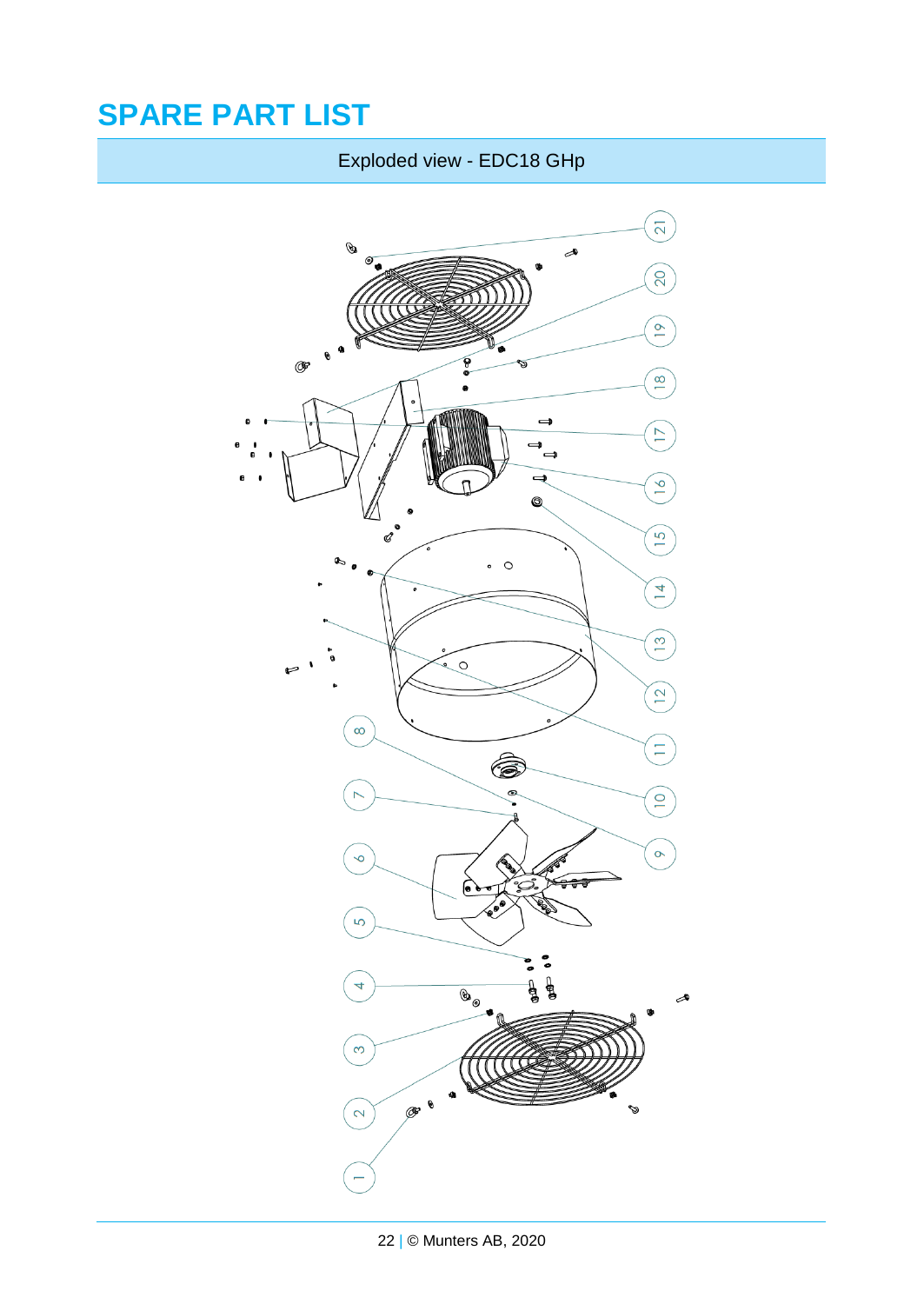# <span id="page-22-0"></span>**Spare parts - EDC18 GHp**

| REF.           | <b>DESCRIPTION</b>         | <b>QUANTITY</b> |
|----------------|----------------------------|-----------------|
| $\mathbf{1}$   | <b>EYEBOLT M6</b>          | 4               |
| $\overline{2}$ | <b>SAFETY MESH</b>         | $\overline{a}$  |
| 3              | CAGE NUT M6                | 8               |
| 4              | M8x25 HEX SCREW W/FLANGE   | 4               |
| 5              | D8 EXT TOOTHED WASHER      | 4               |
| 6              | <b>PROPELLER</b>           | $\mathbf{1}$    |
| 7              | M5x16 HEX SCREW            | 4               |
| 8              | D5 SPRING WASHER           | $\mathbf{1}$    |
| 9              | D5x20 PLAIN WASHER         | $\mathbf{1}$    |
| 10             | <b>HUB</b>                 | $\mathbf{1}$    |
| 11             | POP UP RIVET D3.9x7 ALU    | 4               |
| 12             | <b>HOUSING</b>             | $\mathbf{1}$    |
| 13             | M6 HEX NUT                 | 8               |
| 14             | <b>RUBBER FOR CABLE</b>    | $\mathbf{1}$    |
| 15             | M6x25 HEX SCREW W/FLANGE   | 12              |
| 16             | <b>MOTOR</b>               | $\mathbf{1}$    |
| 17             | D6 SPRING WASHER           | 4               |
| 18             | <b>MOTOR PLATE</b>         | $\mathbf{1}$    |
| 19             | D6 SPRING WASHER           | $\overline{4}$  |
| 20             | <b>MOTOR PLATE SUPPORT</b> | $\mathbf{1}$    |
| 21             | D6x18 PLAIN WASHER         | 4               |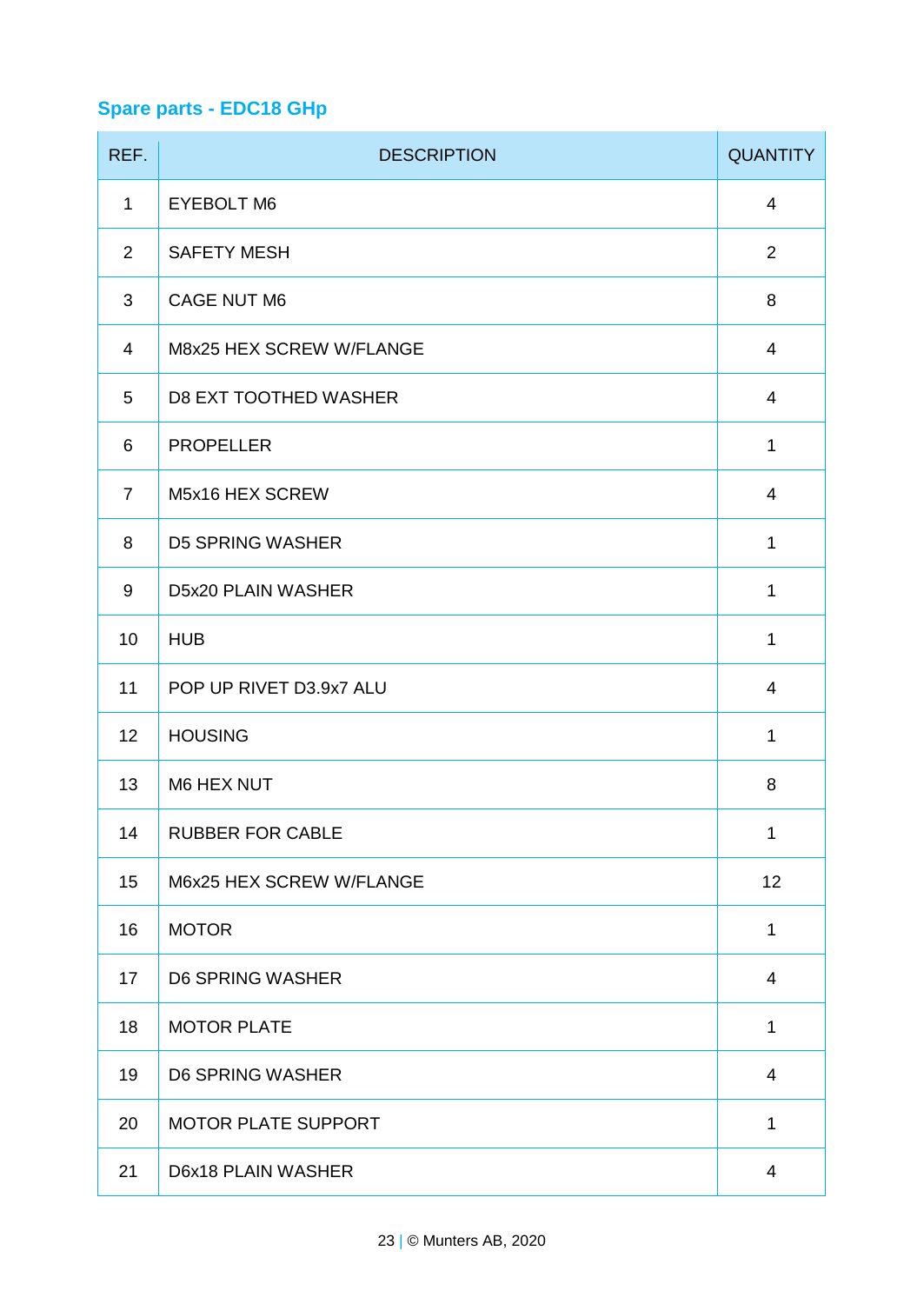<span id="page-23-0"></span>

24 | © Munters AB, 2020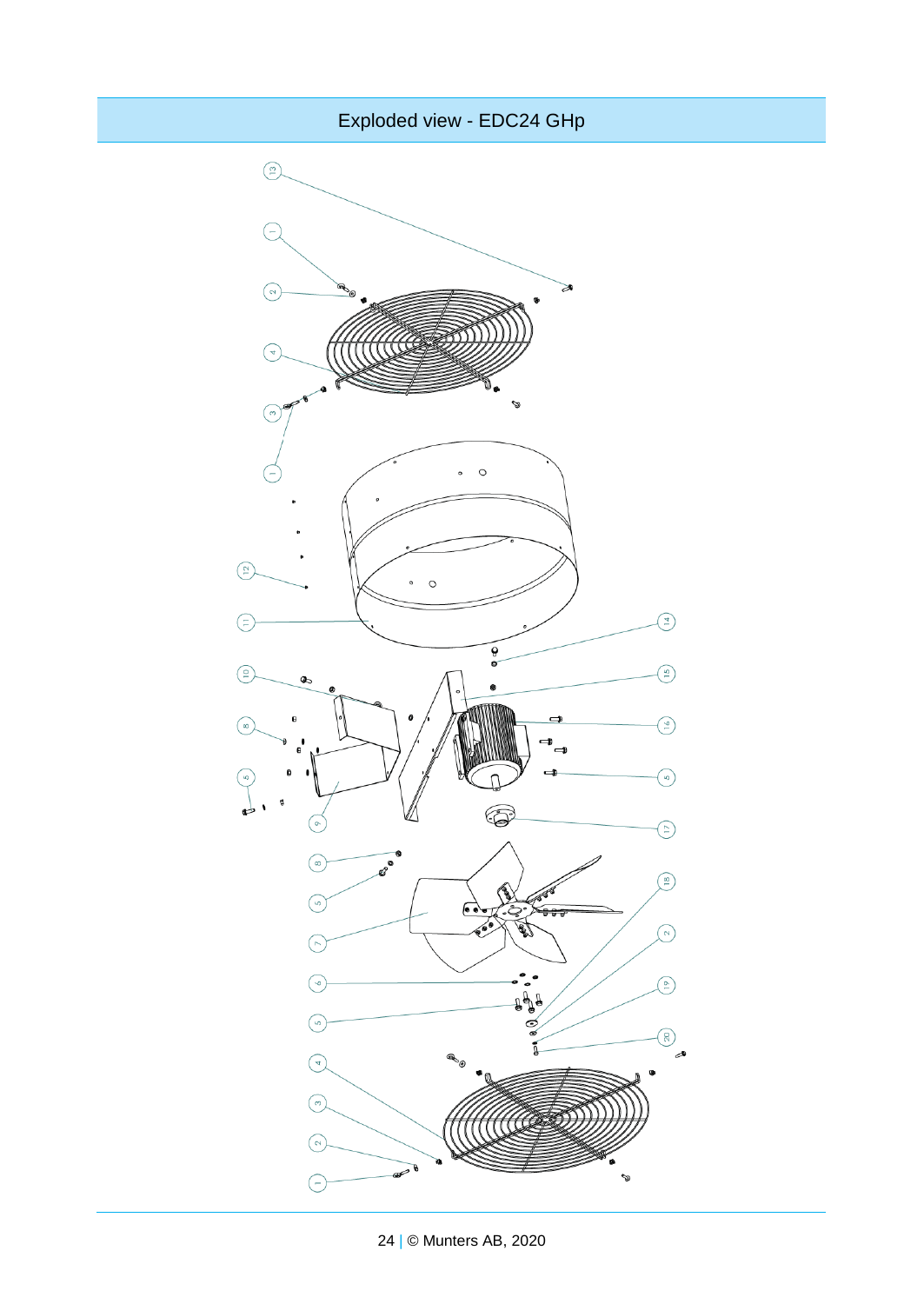# <span id="page-24-0"></span>**Spare parts - EDC24 GHp**

| REF.           | <b>DESCRIPTION</b>         | <b>QUANTITY</b> |
|----------------|----------------------------|-----------------|
| 1              | EYEBOLT M6                 | 4               |
| $\overline{2}$ | WASHER D6x18               | 5               |
| 3              | CAGE NUT M6                | 8               |
| $\overline{4}$ | <b>SAFETY MESH</b>         | $\overline{a}$  |
| 5              | M8x25 HEX SCREW W/FLANGE   | 12              |
| 6              | D8 EXT TOOTHED WASHER      | 4               |
| 7              | <b>PROPELLER</b>           | $\mathbf{1}$    |
| 8              | M8 HEX NUT                 | 8               |
| 9              | <b>MOTOR PLATE SUPPORT</b> | $\mathbf{1}$    |
| 10             | <b>RUBBER FOR CABLE</b>    | $\mathbf{1}$    |
| 11             | <b>HOUSING</b>             | $\mathbf{1}$    |
| 12             | POP UP RIVET D3.9x7 ALU    | 4               |
| 13             | M6x25 HEX SCREW W/FLANGE   | 4               |
| 14             | <b>D8 SPRING WASHER</b>    | 8               |
| 15             | <b>MOTOR PLATE</b>         | $\mathbf{1}$    |
| 16             | <b>MOTOR</b>               | 1               |
| 17             | ALUMINIUM HUB              | 1               |
| 18             | WASHER D8X32               | $\mathbf{1}$    |
| 19             | D6 SPRING WASHER           | $\mathbf{1}$    |
| 20             | M6X20 HEX SCREW            | 1               |